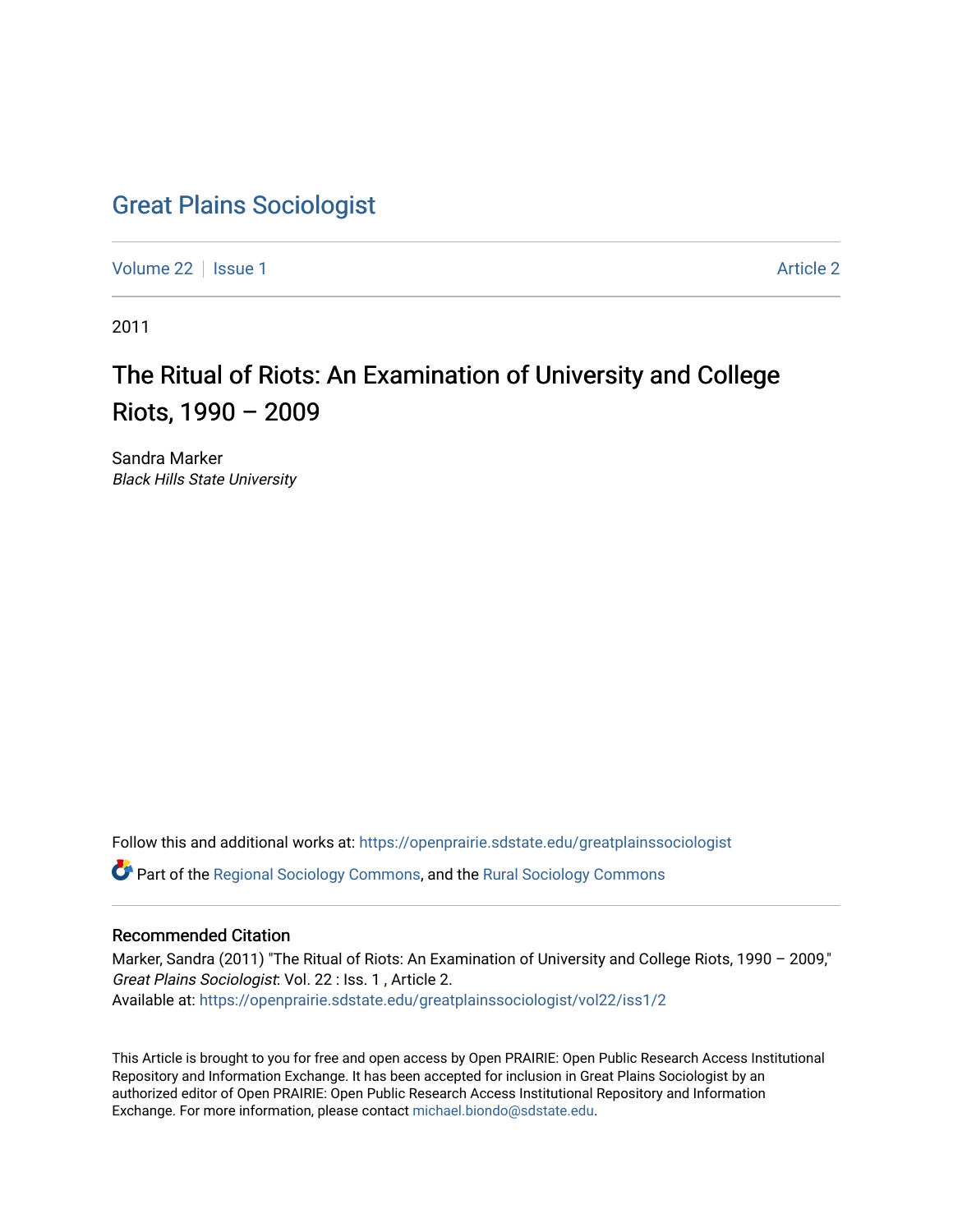

# The Ritual of Riots: An Examination of University and College Riots, 1990 – 2009

Sandra Marker

Abstract Between 1990 and 2009 a wave of student riots washed across 52 college campuses and communities in the United States. Over 100 riots erupted from student festivities and sporting events. On a cursory level, today's student riots in contrast to past Vietnam War Era campus riots that had a specific goal (i.e., ending the war), seem to have no particular aim nor objective other than the consumption of alcohol. This has led researchers to presume that excessive student drinking is a significant causal factor to these events; however, findings from initial student riot studies indicate that alcohol is neither a causal nor predictive factor of today's student riots. As such, the objective of this study is twofold. First, it seeks to ascertain what if any student riot patterns, processes and/or situational conditions may be causal or predictive to contemporary student riots. Second, this examination endeavors to determine if student riots are in fact issueless, not motivated by any purposeful goal or will to bring about social change.

## INTRODUCTION

 $\overline{a}$ 

Between 1990 and 2009, 52 university communities in 26 states experienced more than 100 riots composed predominately of students. $<sup>1</sup>$  The events which range in size from 30 to</sup> more than 1000 actors emanated from student parties, holiday celebrations, college sporting events, annual festivals, and the early closing of student drinking establishments. Due to the fact that the riots prevailingly emerged from festive type of situations that involved the

Sandra Marker, Ph.D., College of Education and Behavioral Sciences, School of Behavioral Sciences, Black Hills State University, 1200 University Street, Spearfish, SD 57799; e-mail: [sandra.marker@bhsu.edu](mailto:sandra.marker@bhsu.edu) 

<sup>1</sup> This study's definition of riot is the same general definition of riot used by sociologist Seymour Spilerman (1970), "a violent collective incident involving 30 or more participants" (p. 630). This definition, albeit with some variation, has also been adopted by other sociological riot researchers—e.g., Carter 1986; McPhail and Wohlstein 1983).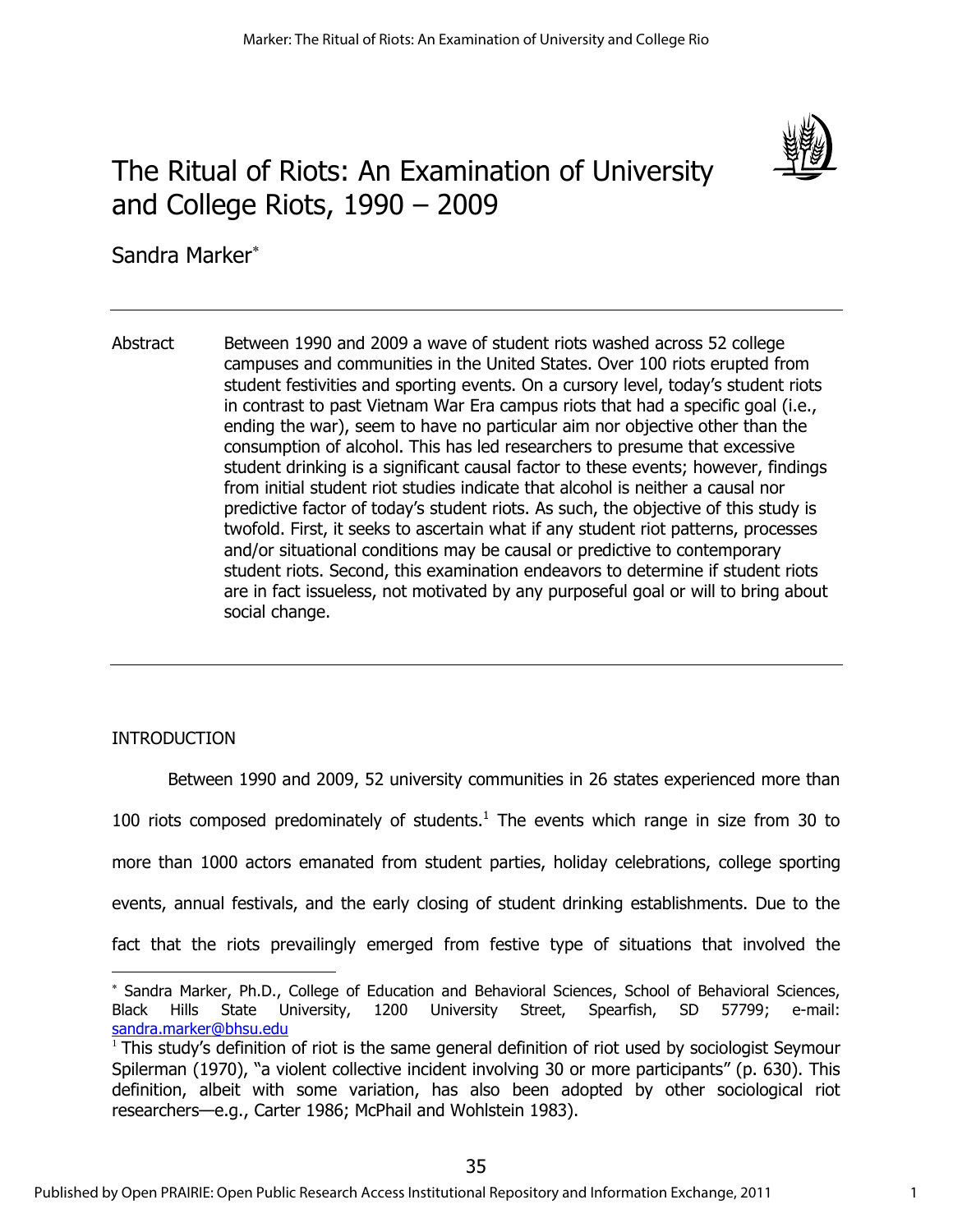excessive consumption of alcohol, researchers refer to the student disturbances as *party riots* (Madensen and Eck 2006) and *celebratory riots* (Ohio State University 2003). Moreover, they presume the cause of these disruptive and materially damaging events to be excessive levels of student drinking. This assumed cause has led many researchers to deem today's student riots to be what sociologist Gary Marx (1970) calls *issueless riots*; riots that have no intentional goal and that are not motivated by a willful desire to bring about social change.<sup>1</sup> Today's student riots are thus considered to be vastly different from the recognized purposeful student riots that occurred during the Vietnam War Era which had an expressed goal to end the war.

Due to the fact that today's student riots are linked to alcohol rather than to a social issue or cause, university communities and campuses that seek to curtail the occurrence of these events focus their attention almost exclusively on trying to inhibit student drinking. Efforts to decrease student rioting include changing and/or enacting new alcohol use ordinances and laws, and/or stepping up alcohol enforcement policies. These alcohol restrictive actions, however, have not resulted in the mitigation of student riots (Russell 2004). Rather, campus and community drinking deterrence actions appear to evoke new and more intense incidents (Kaplowitz and Campo 2004). Since the late 1990s when campuses and college communities purposefully initiated prohibitive alcohol use policies and increased the enforcement of drinking laws, dozens of new student riots have taken place. Many of these events resulted in severe levels of property damage and injuries to both rioters and riot responders (Byyny and Stump 1998).

 $\overline{a}$ 

 $1$  Sociologist Gary Marx (1970) suggests a riot typology that takes into account both actor ideology and the actors' desire to bring about social change. Based on these two factors he identifies three types of riots: (1) instrumental riots which have a generalized belief present; (2) riots that have a generalized belief but are not instrumental in nature; and (3) issueless riots (e.g., victory riots), which are "unprincipled" in terms of the fact that they lack a protest belief and as such have only a slight implication for social change (p. 21).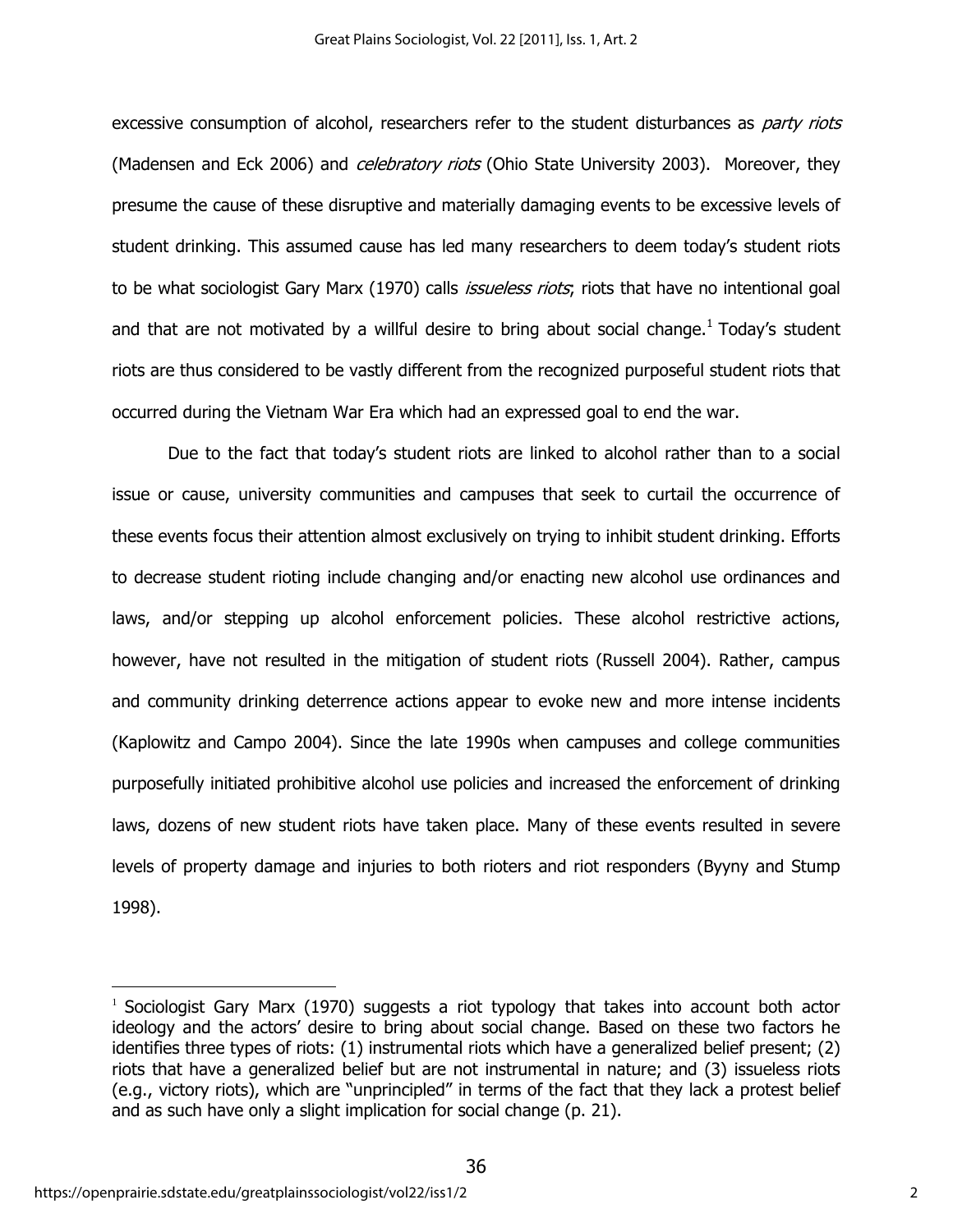The intensification of student riots following the enactment of restrictive alcohol policies led researchers to question the assumption that alcohol is a significant causal factor. Research was directed to examine the relationship between student riots and student drinking. Findings from these initial studies indicate that the consumption of alcohol is neither a significant causal nor predictive factor to contemporary student riots (Buettner 2004). $^1$  These findings have led to uncertainty about the root source of these student events. As such, this study endeavors to add more clarity and understanding to our knowledge of late-twentieth and early twenty-first century student riots. Foremost it aims to determine what factors and/or conditions are significant to the occurrence and/or prediction of student riots. Additionally, it strives to ascertain if contemporary student riots are as presumed issueless, without a goal or aspiration to bring about some kind of social change.

### **METHOD**

 $\overline{a}$ 

This study's examination process will be led by an *event-centered* perspective from the sociological field of collective action. This theoretical stance is used because it allows collective action events (e.g., riots) to be conceptualized through the analysis of their predisposing conditions and situational factors (Sacco and Kennedy 2008). As such, this study in its effort to enhance the understanding of student riots will methodically and meticulously examine the situational conditions, defined patterns and predominant characteristics of over 100 student riots.

More specifically, data on 106 student riots that occurred between January 1, 1990 and December 31, 2009 will be examined using a qualitative content methodology that is guided by

<sup>&</sup>lt;sup>1</sup> The final report from the 2003 *Ohio State University Task Force on Preventing Celebratory* Riots concludes alcohol is not a significant cause of celebratory riots because "excessive and high-risk drinking" occurs on a regular basis at similar events and gatherings and yet does not lead to student riots (p. 35).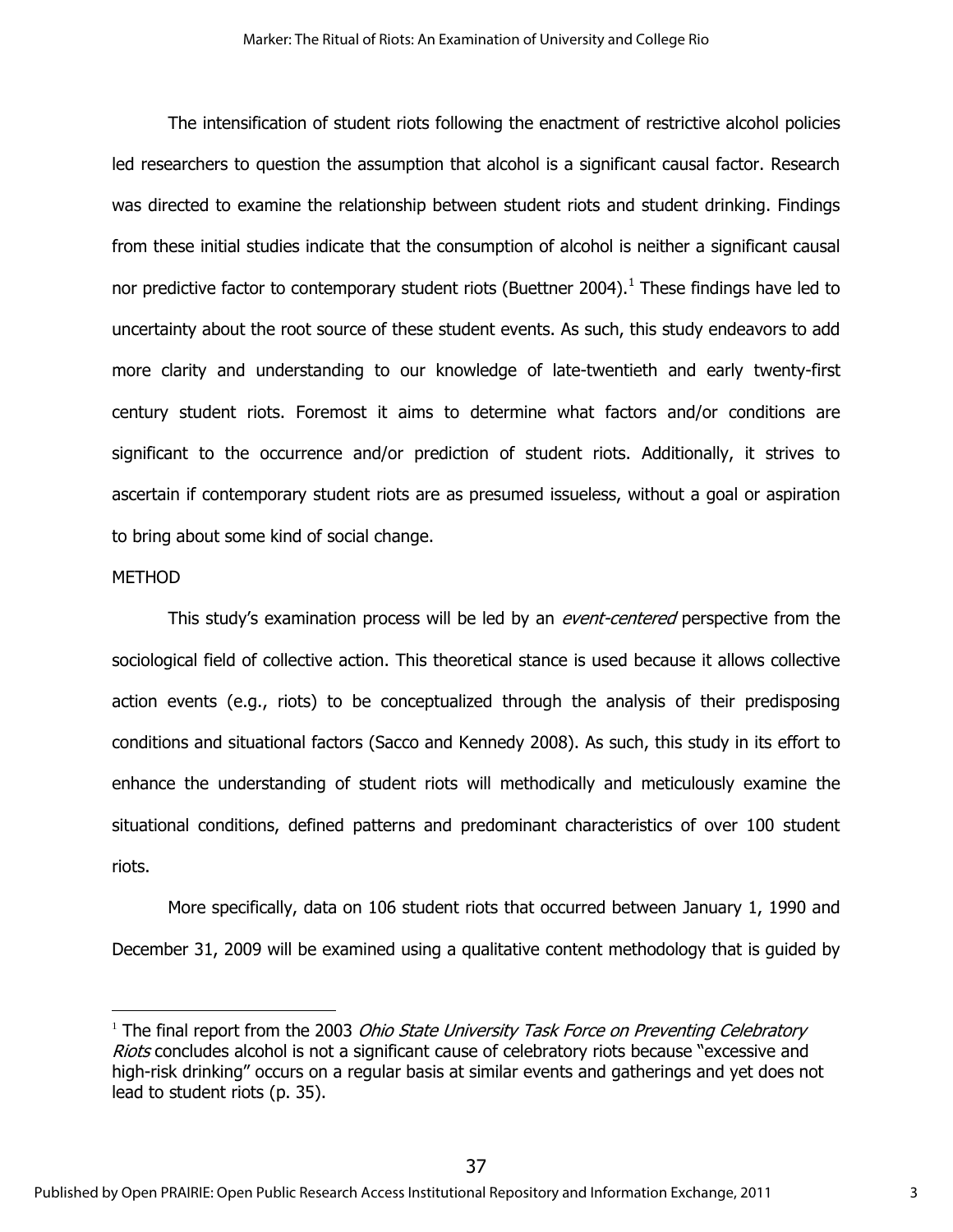grounded theory. This method of analysis is selected because it has a category development aspect that will enable the researcher to extract meaning from the emergent data (Glaser and Strauss 1967). This approach further offers the potential for gaining new insights into student riots through an increased understanding that comes out from the data and which can implicitly be used to build a theoretical model (Gillis and Jackson 2002).

#### Coding Process

Analysis of the data will include a procedure that subjects the riot data to a three-phase coding process comprised of *open coding, axial coding* and *selective coding*. This type of coding operation is both methodical and extensive and yields definitive descriptive *categories and sub*categories from the textual data. These explicit classifications are fundamental to initiating a rudimentary framework that can give rise to the emergence of a theoretical model (Glaser and Strauss 1967; Strauss and Corbin 1990).

During the initial open coding stage, newspaper reports are broken down and coded based on simple queries (e.g., where was the event located, when did the event begin). Next, the textual data are split apart sentence by sentence and compared and analyzed for similarities. The data are subsequently examined for recurring patterns, concepts, words and/or phrases that bring meaning to the data. As themes and sub-themes emerge from the data (e.g., triggering event, student neighborhoods), they are entered into a spreadsheet. Pertinent data segments from each riot report are subsequently entered under each of the appropriate thematic categories.

After the splintered data has been entered into the spreadsheet, axial coding is used to bring the data back together, albeit in a different form. During this coding stage relational aspects that exist between the different categories and sub-categories are ascertained, delineated (e.g., X occurs before Y, if X then Y) and entered into the spreadsheet. During the

38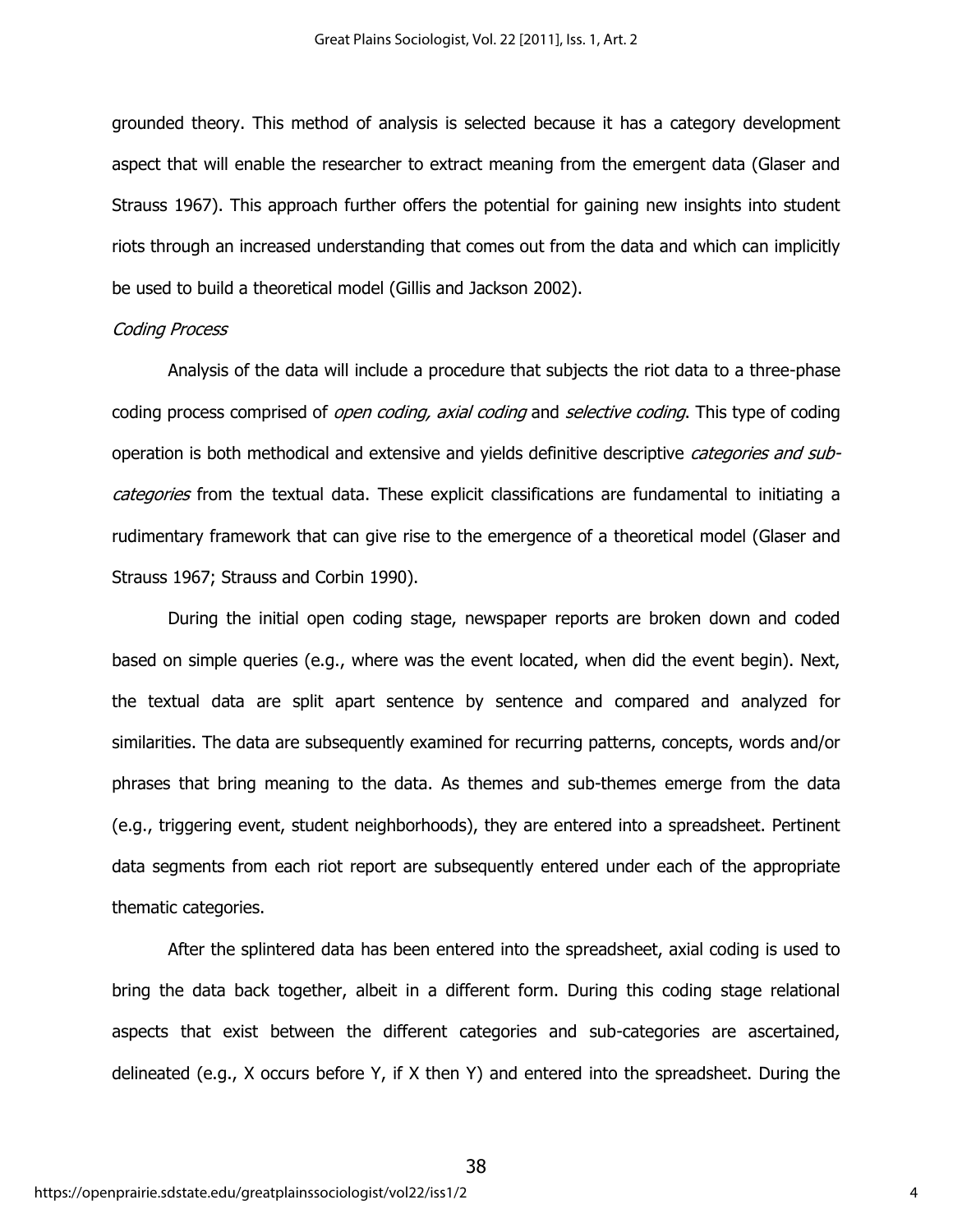entire coding process, data are continuously compared, checked, examined and reexamined to make sure the coding accurately reflects what is in the data. This constant evaluation and comparison process promotes accuracy in coding and also acts as a validity check (Strauss and Corbin 1994).

At the end of the axial coding phase, selective coding begins. This analytical process involves the integration of all of the descriptive thematic categories and sub-categories that were developed in the earlier coding process. This entails a process of assembling the overall fundamental findings in a way that precisely incorporates all of the categories and subcategories together in a way that accurately portrays their relational linkages and directional aspects. The potential for a theoretical model emerges out of this exacting assemblage process.

Following the coding phase of the data analysis, a quantitative procedure is conducted. This operation step includes quantifying the number of events that exhibit each of the identified themes and sub-themes. For example, if a category *trigger event* is extracted from the overall riot data, each individual riot's data is combed to see if it exhibits the presence of a trigger event. The number of events that the data identifies as positively or negatively displaying the theme and sub-theme is then quantified to indicate the number of riots that manifest each particular element or characteristic.

#### Data

This study uses newspaper reports as the primary source of data. This type of data is used because as so often is the case for multiple collective action events, they are the only attainable source of data (Earl et al. 2004; Franzosi 1987). Newspaper reports are also used because they afford a strong probability of disclosing collective action event (e.g., student riots), predisposing elements and situational conditions (Earl et al. 2004).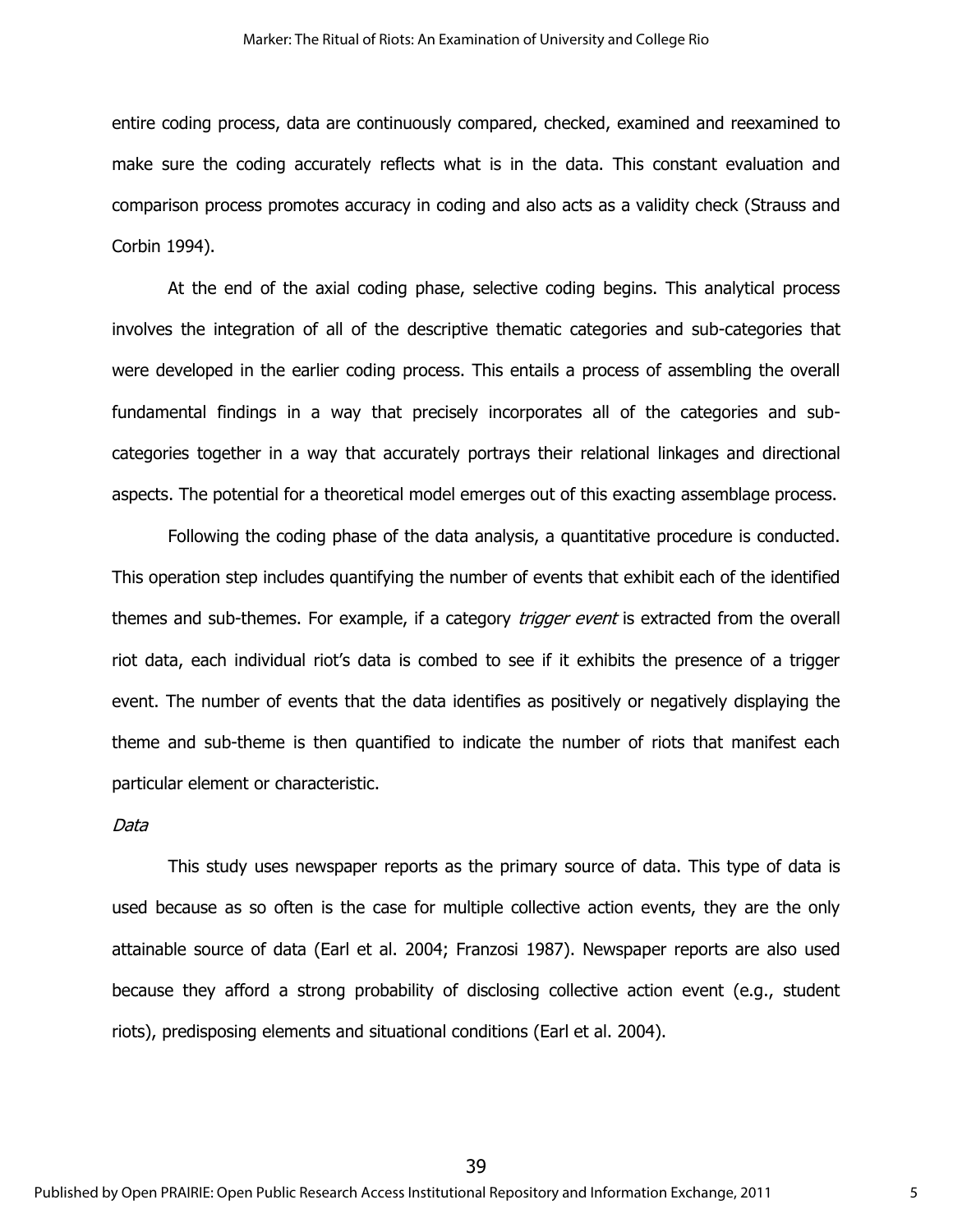Convenience sampling is used to compile 106 applicable student riots for this study. Due to research constraints associated with time and money and to the fact that there are no sources or indexes that list student riots, this type of sampling is deemed to be the most appropriate. Between January 1, 1990 and December 31, 2009, 106 events were identified that:

- ranged in size from 30 actors to upwards of 1000 actors,
- included students from 52 campuses located in 26 states,
- took place in urban, suburban and rural campus settings,
- arose from events that included parties, sporting events, festivals, holiday celebrations and bar closings.

The data elicited facts about student riot conditions, patterns and factors and their directional relationships. The data also imparted explicit statements by actors, bystanders, community leaders, campus authorities and both local and campus police. These narrative accounts by actors, riot responders and observers bring a robust richness to the data descriptive elements. This dense depictive accounting astutely enhanced the taxonomy of themes and sub-themes that were identified in the student riot data.

The time period between January 1, 1990 and December 31, 2009 was chosen for analysis based on both convenience and on the fact that the time period yielded a reasonable cross-section of student riots. Moreover, by December 31. 2009, the identified riot themes and sub-themes had been saturated by data collected on 106 events; data were no longer offering new categories or expanding already identified student riot categories and sub-categories.

Limitations associated with using newspaper reports for data include having to rely on both questions embedded in the news reports and on respondents selected by news reporters. Additionally, newspaper data is deemed to have two types of biases, sample selection bias and description bias. Sample selection bias can occur if news agencies slant information in a certain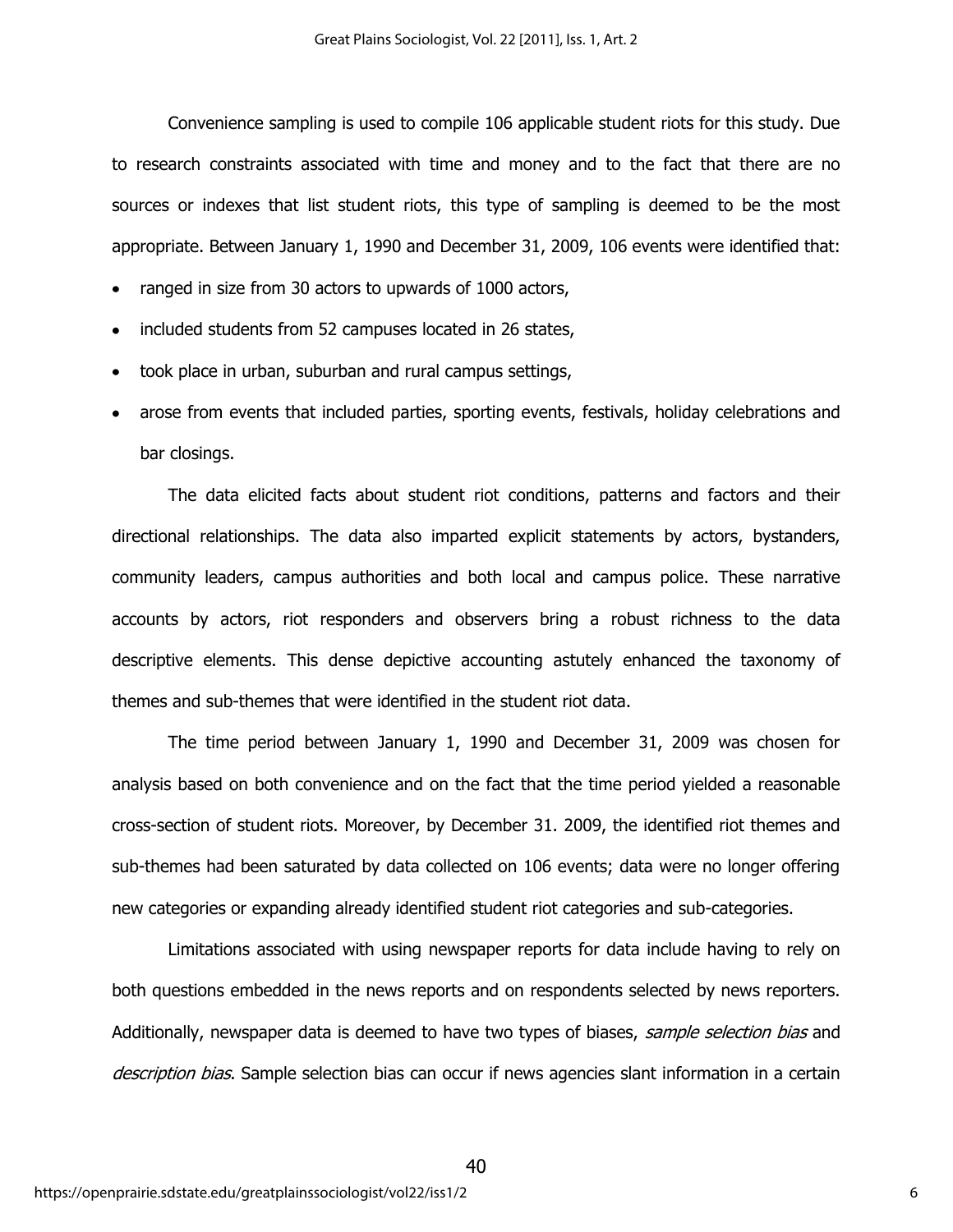direction. Comparatively, description bias arises from the descriptive aspects of both *hard news* (i.e. the who, what, when, where, and why of the event) and  $\mathfrak{soft}$  news (i.e. perceptions and conjectures of reporters and commentators) embedded in newspaper reports. This study acts to reduce both sample selection bias and description bias by using multiple news sources (Earl et al. 2004).

Initially, the riot reports assembled for this study came from 12 prominent US newspapers (see Table 1). The 12 newspapers were chosen based on their diverse geographic printing and distribution ranges and on their ability to be electronically searched. News report searches began on January 1, 1990 and ended on December 31, 2009. The initial searches that examined reports dating from January 1, 1990, through December 31, 2004, were executed by the University of Colorado's *Dialog@Carl* search system. The remaining news source searches taking place between January 1, 2005 and December 31, 2009, were performed by the search engine Google.

Reports from the 12 leading newspapers were searched for the following terms: riot, melee, or disorder. Each positive search "hit" was scrupulously examined and reports that had data about US college or university student events that fit this study's definition of riot were collected. Once an applicable event was identified objective information about the riot (i.e. date and location of an event) was extracted from the report. This information was used to search for additional reports in news sources located near the city where the event occurred and/or on the university campus identified in the initial search. The mined data that came from additional news sources other than the 12 original newspapers (e.g., local riot city community papers and riot campus papers), contributed to the verification of the objective data (i.e. riot dates, times, and locations) and to the deep richness of the descriptive elements (Myers 1997). Data from additional news sources also contributed to a more comprehensive assemblage of statements

41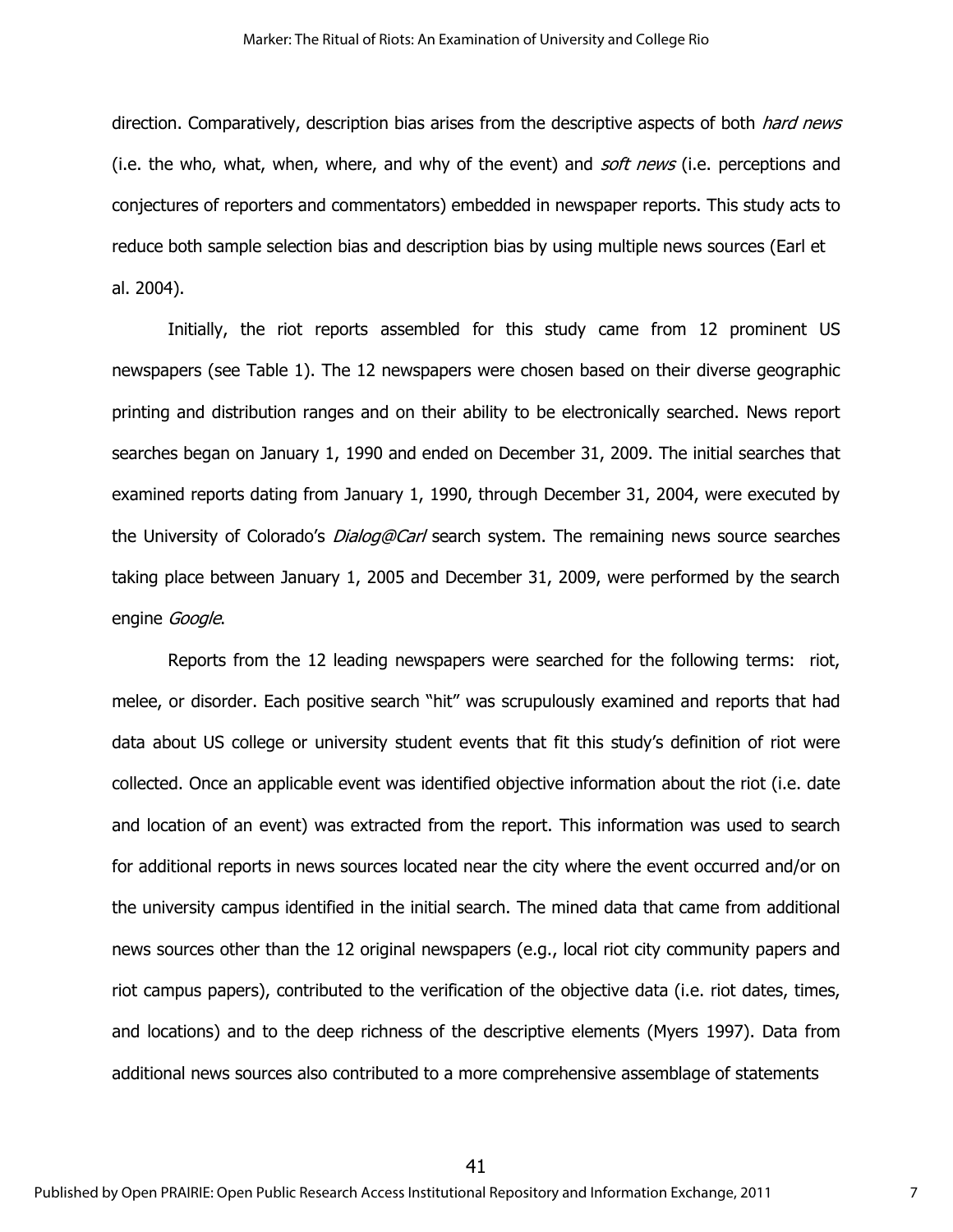## **Table 1** Twelve Prominent U.S. Newspapers

| Newspaper                  | Location         |
|----------------------------|------------------|
|                            |                  |
| Atlanta Constitution       | Atlanta, GA      |
| <b>Boston Globe</b>        | Boston, MA       |
| Chicago Tribune            | Chicago, IL      |
| <b>Detroit Free Press</b>  | Detroit, MI      |
| <b>Houston Chronicle</b>   | Houston, TX      |
| Los Angeles Times          | Los Angeles, CA  |
| Miami Herald               | Miami, FL        |
| New York Times             | New York, NY     |
| Philadelphia Inquirer      | Philadelphia, PA |
| Seattle Post-Intelligencer | Seattle, WA      |
| <b>Seattle Times</b>       | Seattle, WA      |
| <b>Washington Post</b>     | Washington, DC   |

made by riot participants, local riot area authorities, university leaders, riot respondents (i.e., local and campus police officers), bystanders, and riot community members.

## FINDINGS

The coding and analysis phase of this study resulted in the emergence of five distinctive riot themes or categories (see Table 2): (1) change in group's status, (2) trigger event, (3) riot,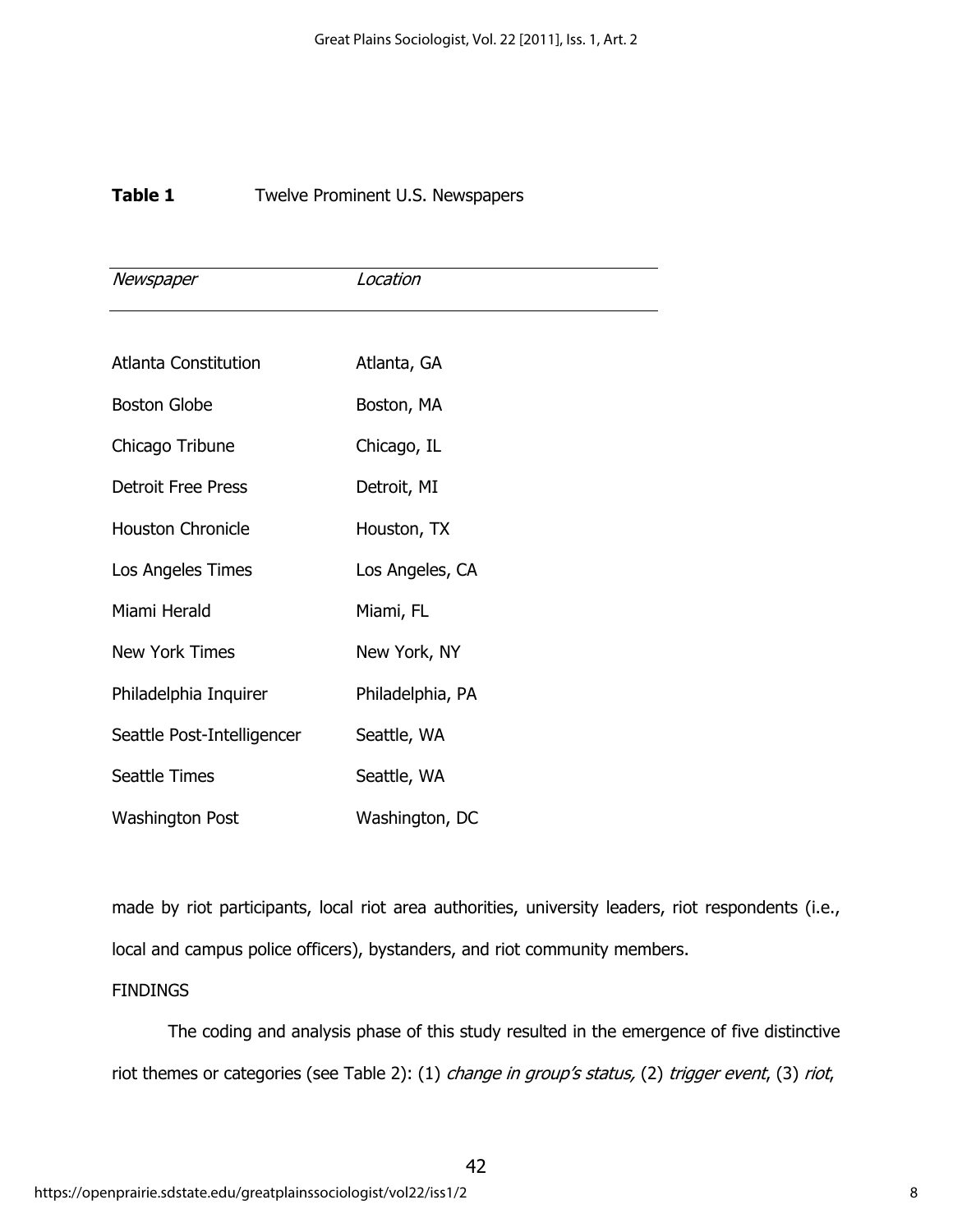| Table 2 | Reported Characteristics of U.S. College Riots $1990 - 2009$ (N = 106) |  |  |
|---------|------------------------------------------------------------------------|--|--|
|---------|------------------------------------------------------------------------|--|--|

| Categories and Subcategories                  | $\%$     | (n)          |
|-----------------------------------------------|----------|--------------|
| Change in Group Status:                       |          |              |
| Change in Student Lifestyle and Honor         | 72       | (76)         |
| Change in Student Honor                       | 28       | (30)         |
| Trigger Event:                                |          |              |
| <b>Intervening Police Action</b>              | 72       | (76)         |
| End of Sports Competition                     | 28       | (30)         |
| Spatial Characteristics of Initial Riot Area: |          |              |
| Dense Student Housing                         | 69       | (73)         |
| Areas Where Students Typically                | 16       | (17)         |
| Congregate                                    |          |              |
| Area In or Near an Event Facility             | 15       | (16)         |
| Riot Temporal Factors:                        |          |              |
| Predominant and Peak Time of Rioting:         |          |              |
| Night                                         | 100      | (106)        |
| Day                                           | 0        | (0)          |
| <b>Rioter Actions:</b>                        |          |              |
| Throwing Rocks and Other Objects              |          |              |
| Yes                                           | 100      | (106)        |
| <b>No</b>                                     | 0        | (0)          |
| Damaging Property                             |          |              |
| Yes                                           | 100      | (106)        |
| No                                            | 0        | (0)          |
| <b>Setting Fires</b>                          |          |              |
| Yes<br>No                                     | 65<br>35 | (69)<br>(37) |
|                                               |          |              |
| Response to Riot:                             |          |              |
| Formal                                        | 77       | (82)         |
| Informal                                      | 23       | (24)         |
| Riot Location:                                |          |              |
| Riot in Area Unique to Single Event           | 30       | (32)         |
| Informal                                      | 70       | (74)         |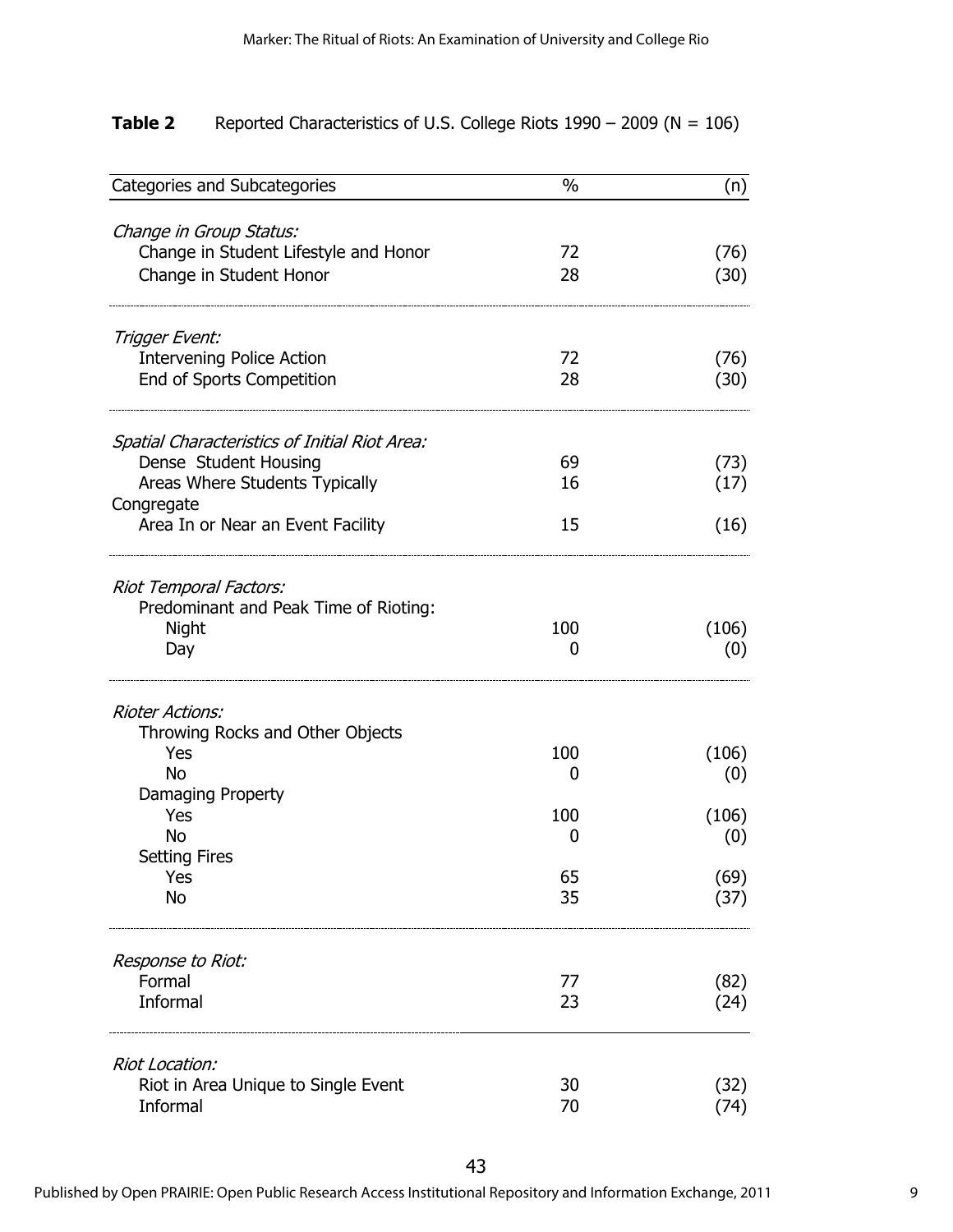(4) response to riot, and (5) group relations restored or strained. Regarding the first category, change in group's status, the data indicates that prior to each period of riotous activity students experience a real or perceived change in their status or social position. The term status is defined in this study by classical sociologist Max Weber (1958:405), "[s]tatus' is a quality of social honor or a lack of it and is in the main conditioned as well as expressed through a specific style of life." Based upon this definition, a change in status is assumed if a student reports a real or perceived change in their *lifestyle* (e.g., ability to consume alcohol, ability to share housing space and expenses with others, ability to congregate with friends in desired locations, ability to have large parties, ability to drink during certain hours at local bars) and/or their level of student *honor* (i.e. respect, dignity, deference, esteem).

Prior to the onset of each of the 106 riots students reported a perceived change in their status. In 76 of the student riots it was reported that new laws or policies by state, local or campus authorities had been enacted that led to an alteration in student norms, i.e. lifestyle. For example, students reported that their customary patterns associated with their ability to purchase and/or consume alcohol had been changed by new policies and/or ordinances. These findings are supported by Buettner's study (2004) of late twentieth century, mixed-issue, campus disturbances that suggests changes in state drinking age laws from 18 or 19 to 21 years of age may be a contributing factor to the student riots. Buettner  $(2004:10 - 11)$  defines mixed-issue campus disturbances as "campus disturbances that result in a public conflict between aggregates of participants (mostly students) and authorities (usually the police), but that do not begin as an issue-based protest gathering."<sup>1</sup> Other norm changes mentioned by students in this study include new laws regulating the number of people who could live in a

 $\overline{a}$ 

 $1$  Buettner (2004) states that mixed-issue riots are most frequently associated with sporting events, they can also occur in connection with holidays, festivals, and impromptu student gatherings or parties.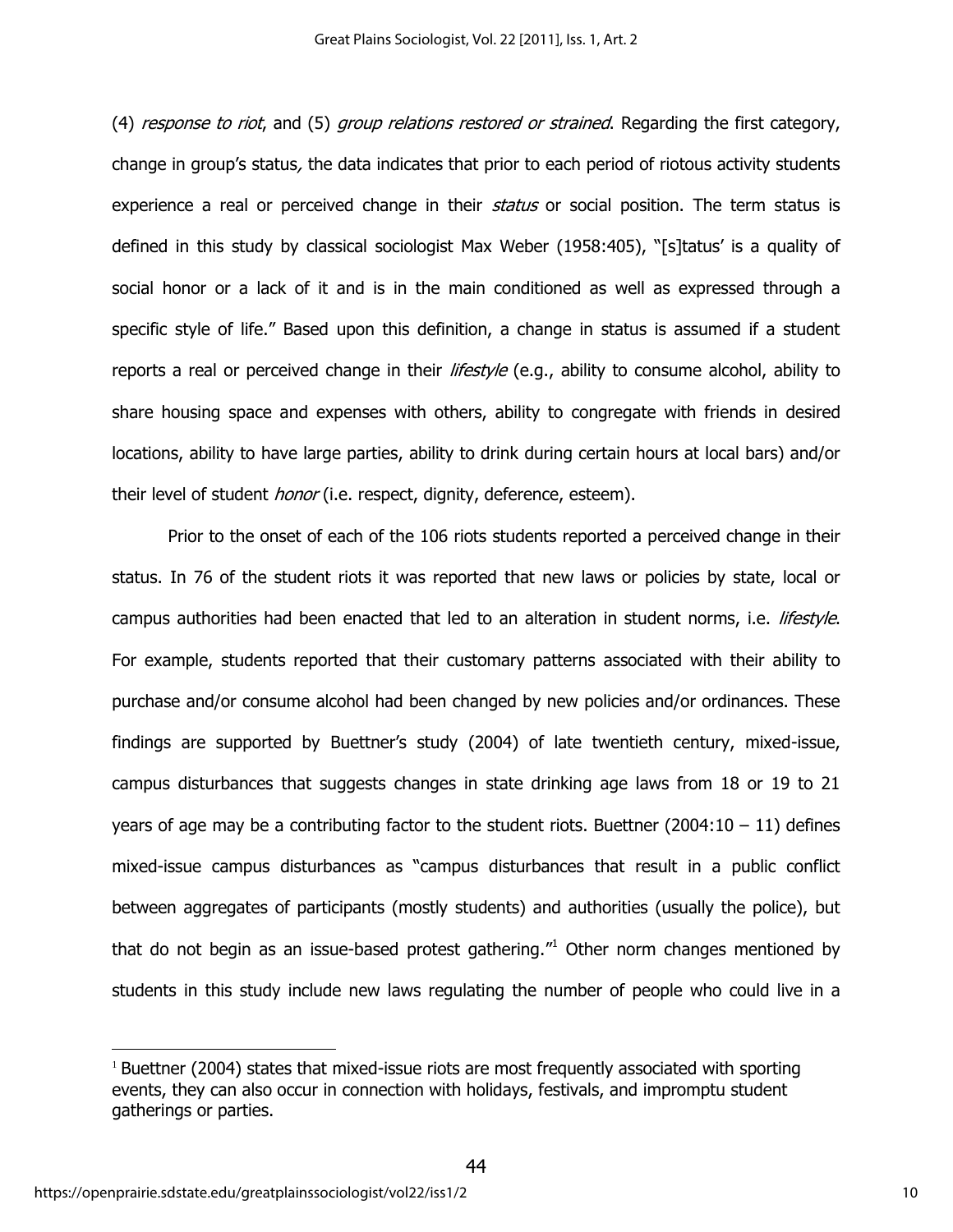rental housing unit and the size of party students could give. These points are exemplified in

the following newspaper report that describes how the status of students and student norms or

typical life patterns associated with drinking and housing had been altered by local dictates

prior to the 1997 and 1998 Michigan State University (MSU) riots:

Students cite recent crackdowns on underage drinking and stricter city regulations on rental housing as evidence of harassment. Since 1995, police have been able to issue a citation to any minor they suspect of drinking alcohol. The person no longer has to actually have a drink in hand. The numbers of alcohol citations tell the story: In 1991, there were 487; in 1996, 927; and last year [1997], 1,285 (Gendreau 1998:1).

A report from the Manchester, New Hampshire, newspaper further describes how policy

changes implemented by Plymouth State College (PSC) prior to the 1998 riot affected students'

normal practices:

Students said the rebellion [1998 PSC riot] was triggered, in part by President Donald Wharton's recent efforts to pressure off-campus landlords to prohibit large parties, and a new ordinance that students complain makes such gatherings almost impossible to organize (Tracy 1998:1A).

In addition, Paul Murphy, a history major at MSU describes how changes to MSU's

drinking policies not only impacted students' lifestyles but also affected their honor:

The University and East Lansing have shown little respect for the students that allow them to exist. The passing of Ordinance 900 during the summer, the shortening of Welcome Week and the 9 a.m. opening of Munn field are all things the city or MSU have done without student input.

The overzealous attack on underage drinking steps on students' rights and creates as many problems as it claims to solve. It is too bad that students took their anger out on police officers Sunday morning because all along the officers have only been doing their jobs: upholding ridiculous policies that a disrespectful university and city adopt to curb the very activities that they themselves participated in when they were our age (Murphy 1997:1B).

Moreover, Jennifer Frank, a departing University of Colorado (CU) Student Union

Executive, further relates how the status of CU students and thus their honor had been diminished prior to the May 1997 CU riot when she contends in her statement that policy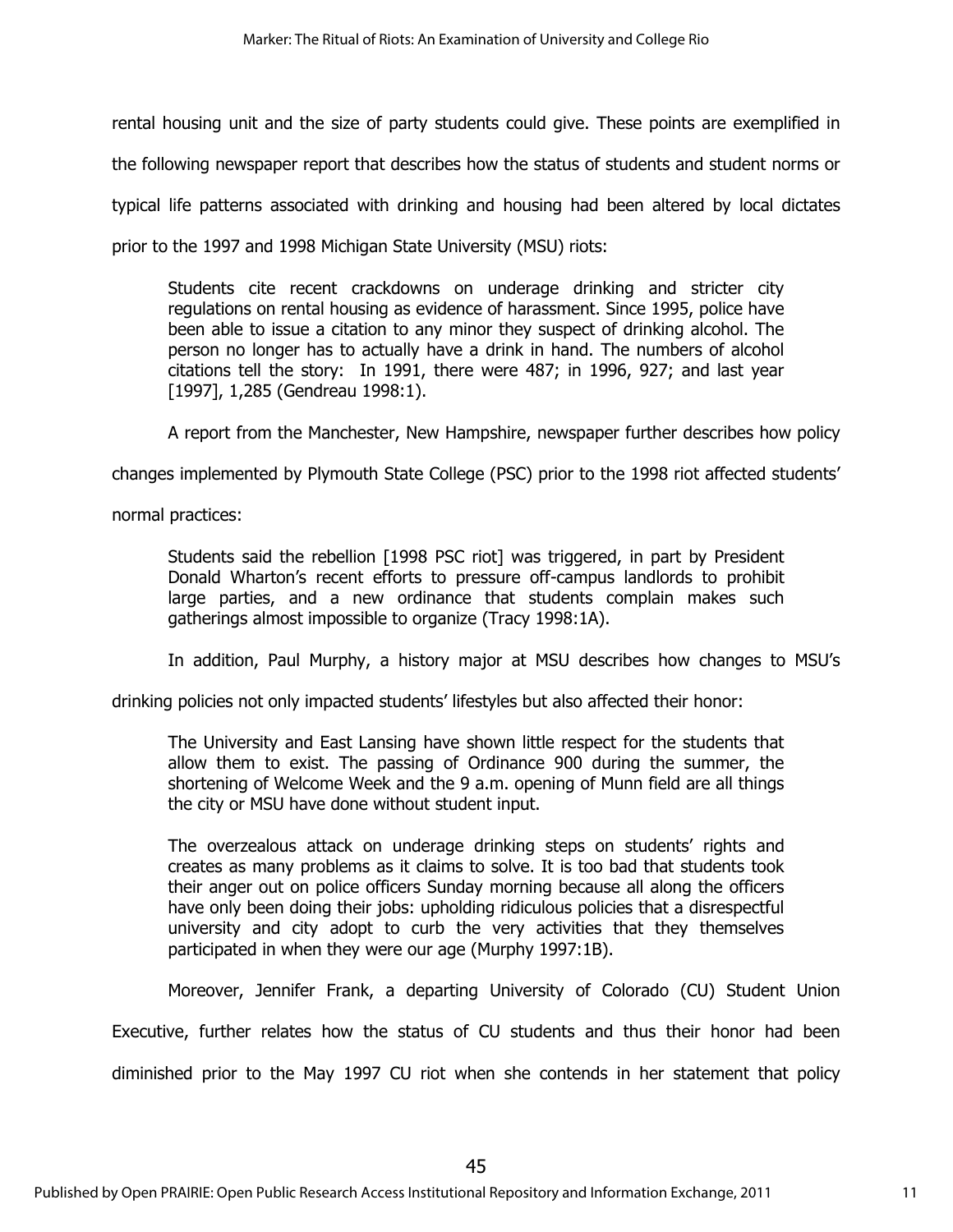changes that had been initiated by the city of Boulder authorities effectively relegated students to a lower social standing:

There's a real concern, no, a frustration, at the way they've [students] been treated by the city. They feel they've been put down to second-class citizens (qtd. in "Cops Keep Lid on After 2 Nights of Riots in Colorado" 1997:8).

Henry Portner, a University of Oregon (UO) senior who had frequent interactions with the UO Office of Public Safety (OPS) and the Eugene police for four years, reiterates Frank's feelings as he explains that policy changes implemented by the OPS and the Eugene police department, "basically ignore the fact that I'm a person and use their role as police officer to make me feel inferior to them" (qtd. in Wyer 1998:1).

The data on the remaining 30 student riots indicate that a change in student status occurred as the end result of a consequential student sports competition such as games that involved university sports teams either vying for a championship title or a game that involved a detested rival. It is assumed that students experience a real or perceived change in student honor when their university wins or loses an important athletic event (i.e. championship game or game against an intense rival). This assumption is based on the premise that a winning school will experience an enhanced degree of honor (e.g., esteem, renown, adoration, respect, prestige) if they win a sports championship title. In contrast, a losing university is assumed to undergo a diminished degree of honor with the loss of an important sporting event. The data indicates that out of the 30 college riots that began immediately following a college athletic event, 93% occurred at the end of a championship title game and 7% took place in the aftermath of a contest between fierce rivals.

In summary, the analysis of student riot data indicates that prior to each of the 106 events students reported that they had experienced a change in their status due to a real or perceived change in their lifestyle and/or honor. Changes in lifestyle were attributed to new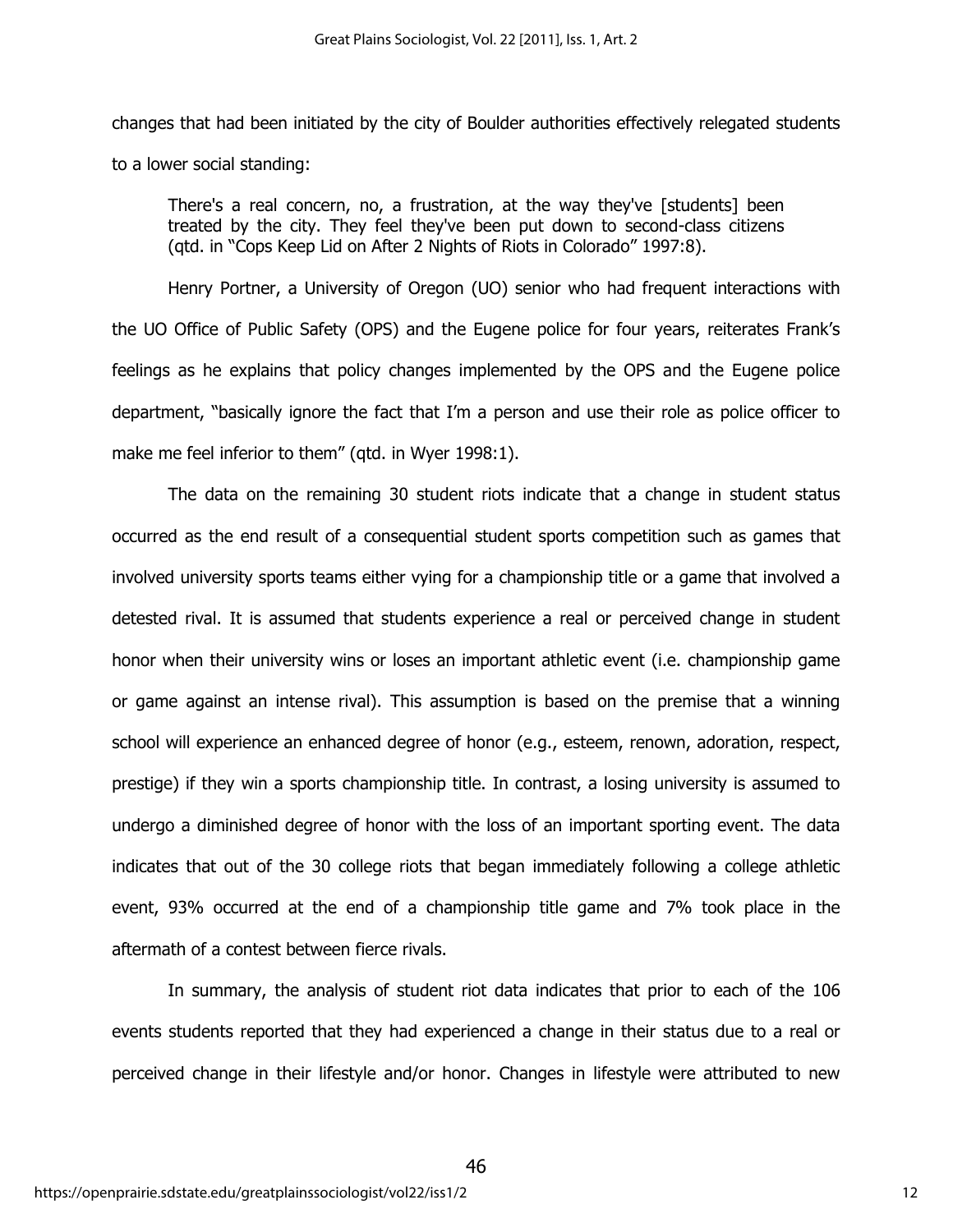policies, procedures, ordinances, or laws that did not allow students to practice typical behavioral patterns, or to the ending of a significant sporting competition.

#### Trigger Event

The examined textual data reveals that student riots erupt from two types of situations or conditions: (1) incidents that involve police action against the actors or (2) demonstrative activities that take place in the aftermath of meaningful sporting events. Notably, reports associated with 76 of the 106 riots indicate that the disorder began when police took action to curtail the festive activities of students who had gathered together during a party, festival, holiday celebration, dance, or at a bar.

Data on the remaining 30 student riots indicate that they arose from groups of students who had gathered within a short period following the conclusion of a significant sporting event (i.e. game involving a championship title or game between rivals). Lanter (2004) and Young (2002) had similar findings that showed students from multiple higher education institutions engaged in riotous actions in the aftermath of both victories and losses by their schools sports team. An example of a sport event trigger found in this study's data is exemplified by the following report that describes the onset of the 1996 Kentucky riot:

Celebrating the school's first NCAA basketball title in 18 years, Kentucky fans poured onto the streets, overturning a television station's vehicle, tossing people over their shoulders and climbing utility poles. Police estimated 10,000 people had crowded into the area north of the school's campus within minutes after Kentucky beat Syracuse 76-67 Monday night in the championship game at East Rutherford, N.J ("Kentucky Fans Go Wild Over NCAA title" 1996:1A).

A summary of the data suggests that each riot examined in this study was initialized by a specific trigger event that seemingly ignited the students to riotous behaviors. More specifically, two types of trigger events were reported in the data: (1) incidents in which police intervened in either students' festive activities or (2) celebratory behaviors at the end of important collegiate sporting competitions. In addition, each of the 106 identified trigger events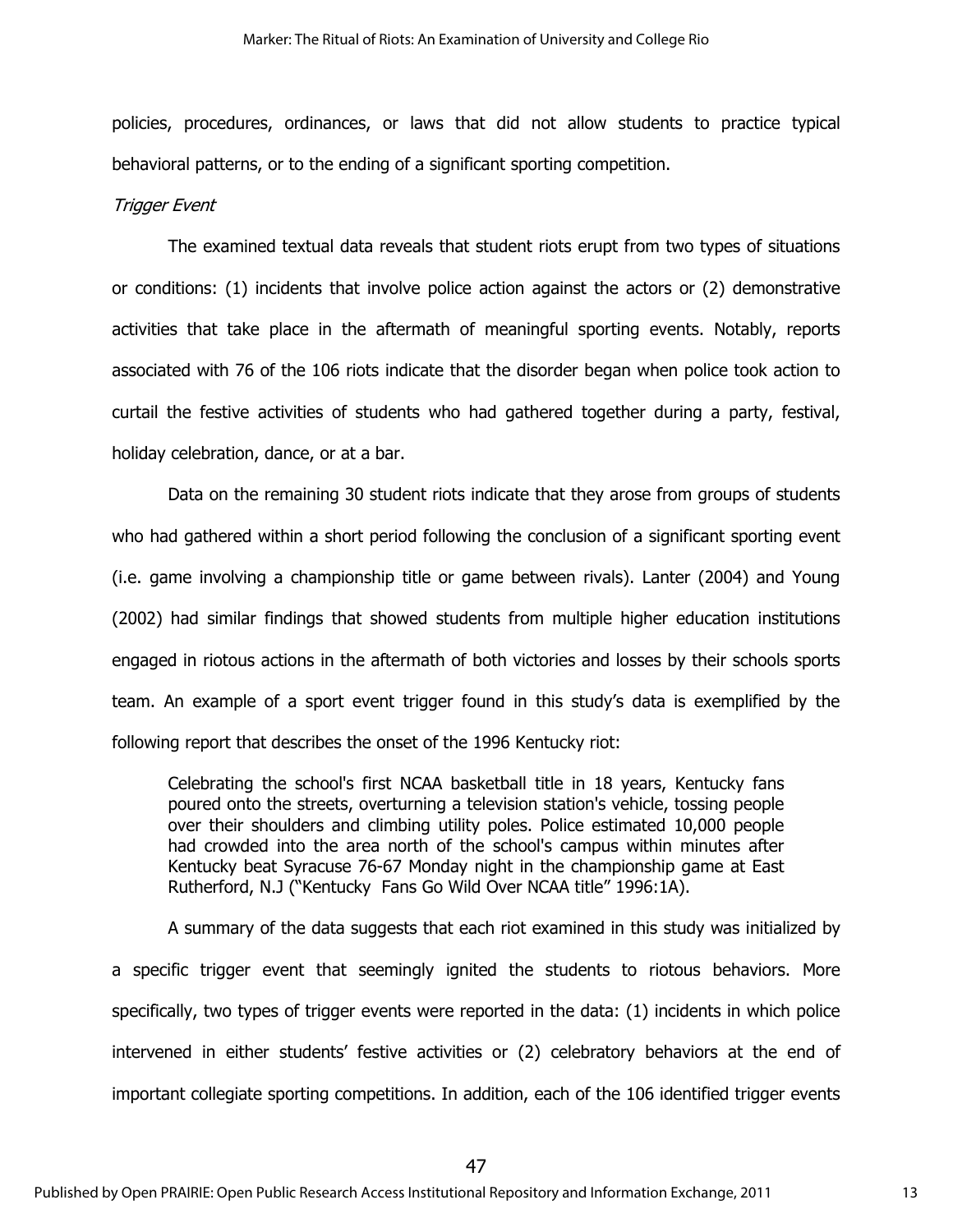were reported as taking place in one of three types of geographic locations: (1) areas composed of dense student housing, (2) places where students typically gather to socialize (e.g., local bars, specific parking lots, certain street corners) or (3) regions within or outside of event facilities that host student functions (e.g., dances) or athletic events.

Seventy-three of the 106 trigger incidents examined in this study were reported as taking place in dense student housing areas that were located near, or on, university campuses. This point is exemplified in the following report from the *Pittsburgh Post-Gazette* that describes where the 2008 Pittsburgh State University riot occurred: "[T]he disturbance took place in an area known as 'Beaver Canyon,' a stretch near Beaver Avenue and Locust Lane that has five student high-rise apartment buildings" (Chute 2008:A10).

In addition to being high-density student housing tracts, many of the riot areas were also identified as being very distinctive. For example, a number of the trigger locations had specific titles or reputations that identified them as significantly unique from other locales. For example, seven of the student riots were described as taking place on streets that contained a number of fraternity houses. Descriptions that were used in the reports to describe the areas include, "fraternity row" (Horiuchi 1996:1C), "a street populated with Greek houses" (Sanchez 1998:1B), "West Cross Street where the fraternities are located" (Vernon-Chesley and Jeffrey 1991:1B), and "the narrow streets near the campus neighborhood known as *Greektown*" (Young 1990:1A).

Other examples of reported unique dense student housing locations that gave rise to some of the student events include, "The Ghetto" where the 1992 and 1993 University of Dayton riots occurred (Reed 1993:1A) and "The Hill," the area of Boulder where multiple University of Colorado riots took place between 1997 and 2004. A further example of riot areas comes from Roger Ryan, Vice-President of Administrative Services for the University of Akron, in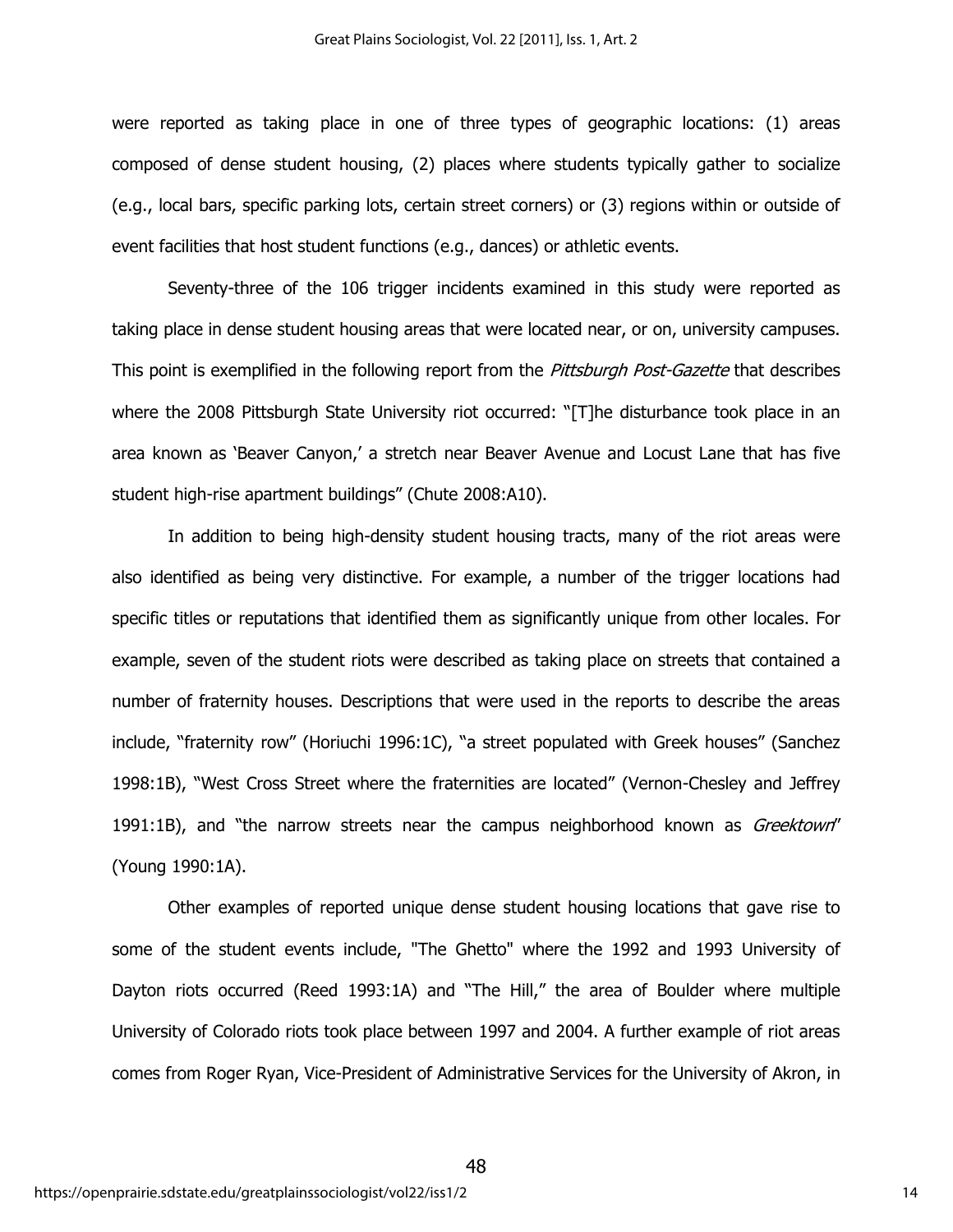his description of the student residence area where the 1990, 1994 and 1996 University of

Akron riots erupted:

5,000 students call the neighborhoods south and east of the University of Akron home and housing along Kathryn Place is considered the worst of the off-campus housing (qtd. in Funk 1990:9A).

A last example of unique trigger areas comes from a report in the Los Angeles Times that describes and names the area where the 1990 California State University at Chico riot occurred:

[O]utside [the] Sierra West private apartment complex that caters to university students and is known by local residents as *The Zoo* because of the many parties held there (Murphy 1990:31A).

In addition to some riot areas having distinctive titles, a number also had unusual geographic configurations. For example, the area where the 1998 Saint Mary's College riot took place is described in one report as "a football-sized green surrounded by college dorms called the Townhouses" (Mangaliman 1998:6B). Moreover, "Village Lane," the location where the 2000 James Madison University (JMU) riot took place, was described as being a "dead-end street lined with townhouses occupied primarily by JMU [students]" (Trice 2000:1A).

The dense student residential locations where many of the riots broke out were further described in reports as having troubled of violent histories. For example, Patrol Commander Steve Gammill in a *Columbus Dispatch* report explains that the site of the 1996 Ohio State University (OSU) riot included an area composed of a number of apartment buildings that were located on side streets situated along the east of the OSU campus that had a difficult history:

This is the only area where that happens [party-goers throw rocks, bottles, bricks at cops]. It was the same as after the Notre Dame (football) game - the same pattern that forces us to keep going back to the area. There were a lot of crowds, but they really didn't cause us a problem. Ninety-eight percent of our problems were on E. 12th Avenue (qtd. in Thomas and Albrect 1996:2C).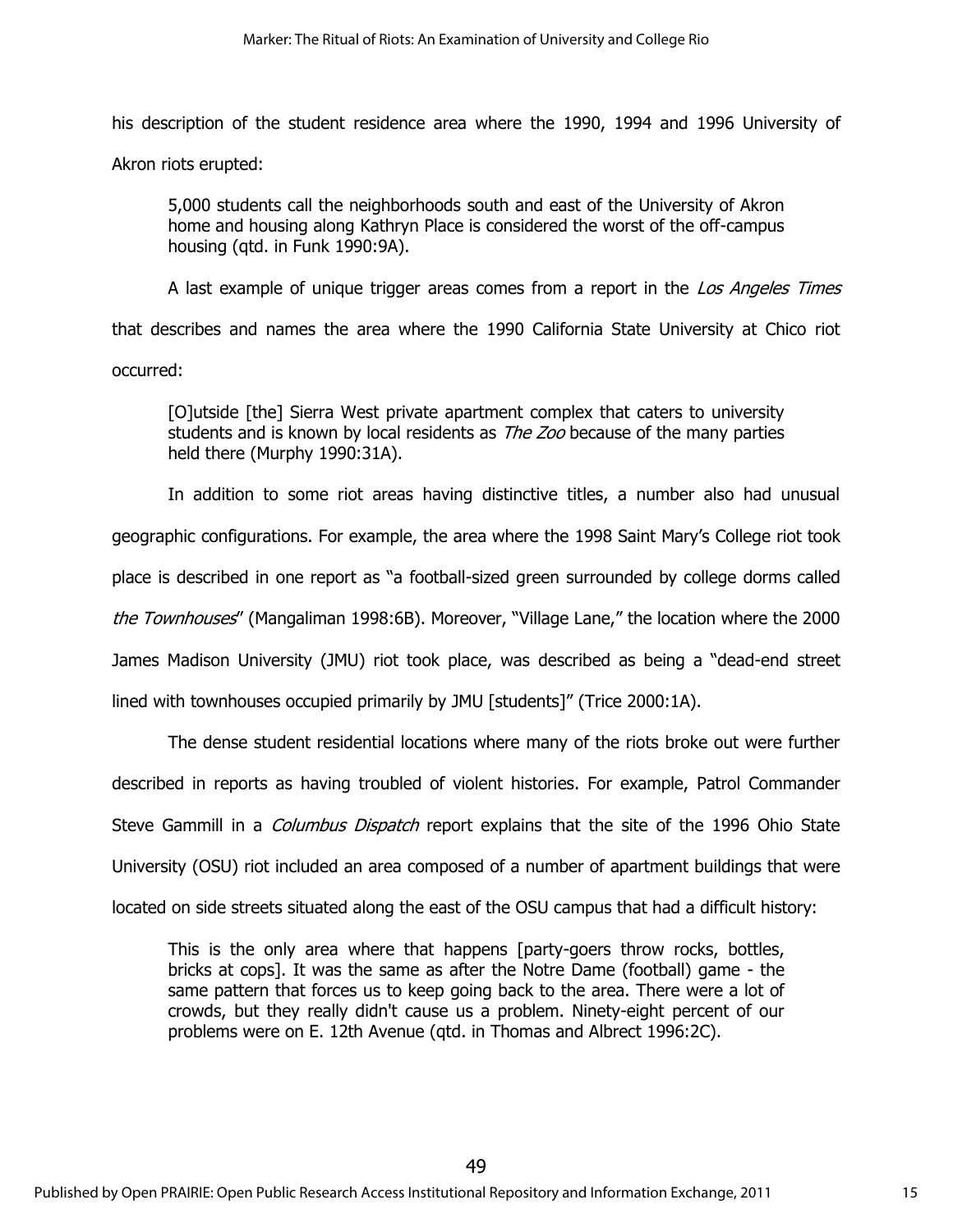The point is further illustrated by two reporters from The Capital Times Wisconsin State Journal that describes the history of the riot area where the 1996 University of Wisconsin riot erupted:

In 1969 [student residents were] denied a block party permit, Mifflin residents gathered anyway and were met by police in riot gear who dispersed the crowd with clubs and tear gas. Three days of riots in the 400 and 500 blocks of Mifflin Street left 70 injured (Hamlin and LiCari 1997:3A).

In summary, 69% of the student riot epicenters were located in areas where large numbers of students reside. Many of these areas have significant names, physical features, and histories that make them unique and well known to students, authorities and community members.

Seventeen of the 106 student riots were characterized in the data as erupting in neighborhoods or areas where students frequently gather or socialize. These types of student locations include areas that have a number of student-frequented local bars and/or specific parking lots or street corners known as student gathering points. An example of this type of area is detailed in the following report that describes the area where three Southern Illinois University at Carbondale riots (i.e. October 1994, May 199, and October 1996) took place, "on the stretch of Illinois Avenue known as *The Strip* that contains several off-campus bars" ("Campus Riots Mar Weekend" 1996:1). A further example comes from a report in the University of Connecticut newspaper that informs the reader that the center of the 1998 University of Connecticut riot was "Farmer Brown's parking lot, adjacent to X-lot where students frequently hang out" (Westervelt 1998:1).

In addition to trigger events occurring in dense housing areas and areas frequented by students, the data brought to light the fact that 16 of the student riots occurred in areas near event facilities. A report in the *Denver Post* on the 1999 Colorado State University (CSU) riot illustrates this fact: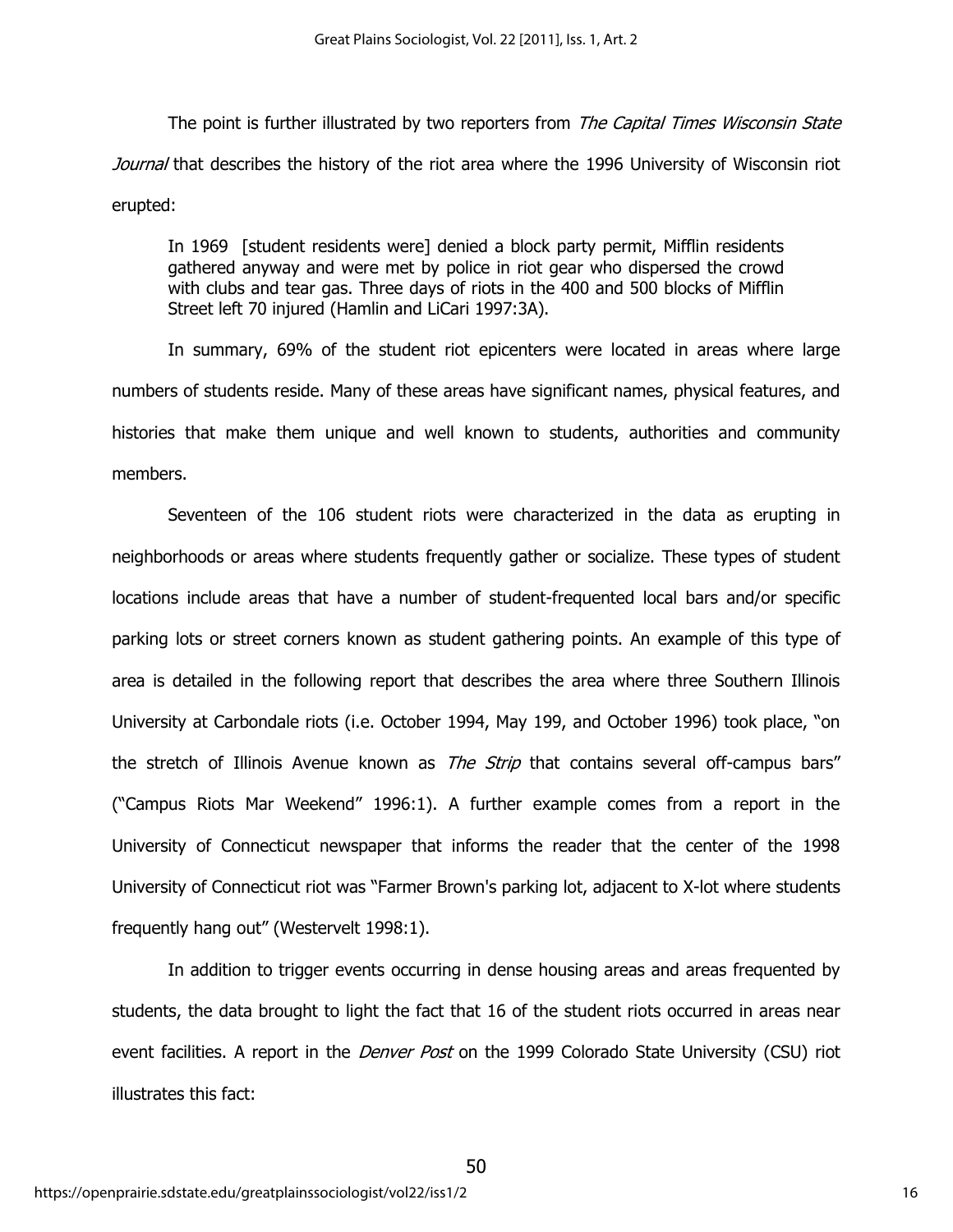Denver police tear-gassed hundreds of football fans at Mile High Stadium late Saturday as cups, bottles and other debris rained down on officers and deflated CU players trying to make their way off the field after a disappointing 41-14 loss to cross-state rival CSU (Dreyer 1999:1A).

In total, each identified riot in this study was reported as erupting in an area heavily populated by students (i.e. dense student housing tract, place where students gather or event facility). These findings are supported by studies that examined student disturbances (e.g., celebratory riots, party riots) which reported that they often occur in "neighborhoods that are adjacent to university and college campuses" (Buettner 2004; Ruddell et al. 2005), student frequented bars (Buettner 2004), sports facilities (Blevins 1999; Buettner 2004; Young 2002) and campus event centers (Fisher 1991; Harris 1997; Rudd 1990).

Riot

The student riots analyzed in this study were consistently reported as having similar temporal and behavioral patterns. With regard to the temporal aspects of the riots, the data revealed that each of the 106 riots experienced a similar pattern. Specifically, it was reported that within a few minutes of the initial trigger event student collective action began. During the evening the event dramatically escalated in terms of the number or participants, and by early morning the actors' actions reached peak intensity. Ninety percent of the campus riots were reported as beginning during nighttime hours and one 100% were reported as intensifying during the night and peaking between 9 p.m. and 3 a.m. These findings correspond with a University of New Hampshire (2003:1) student riot study that found celebratory riots and party riots seem to occur "very late at night" and extend "into the early morning hours."

With regard to the behavioral aspects of the student riots examined in this study, the data discloses that across all 106 different events actors engaged in similar actions. Initial riot actions in a 100% of the events included throwing objects (e.g., bottles, bricks, rocks, or other projectiles) at target group members (e.g., police) and the destruction of public and/or private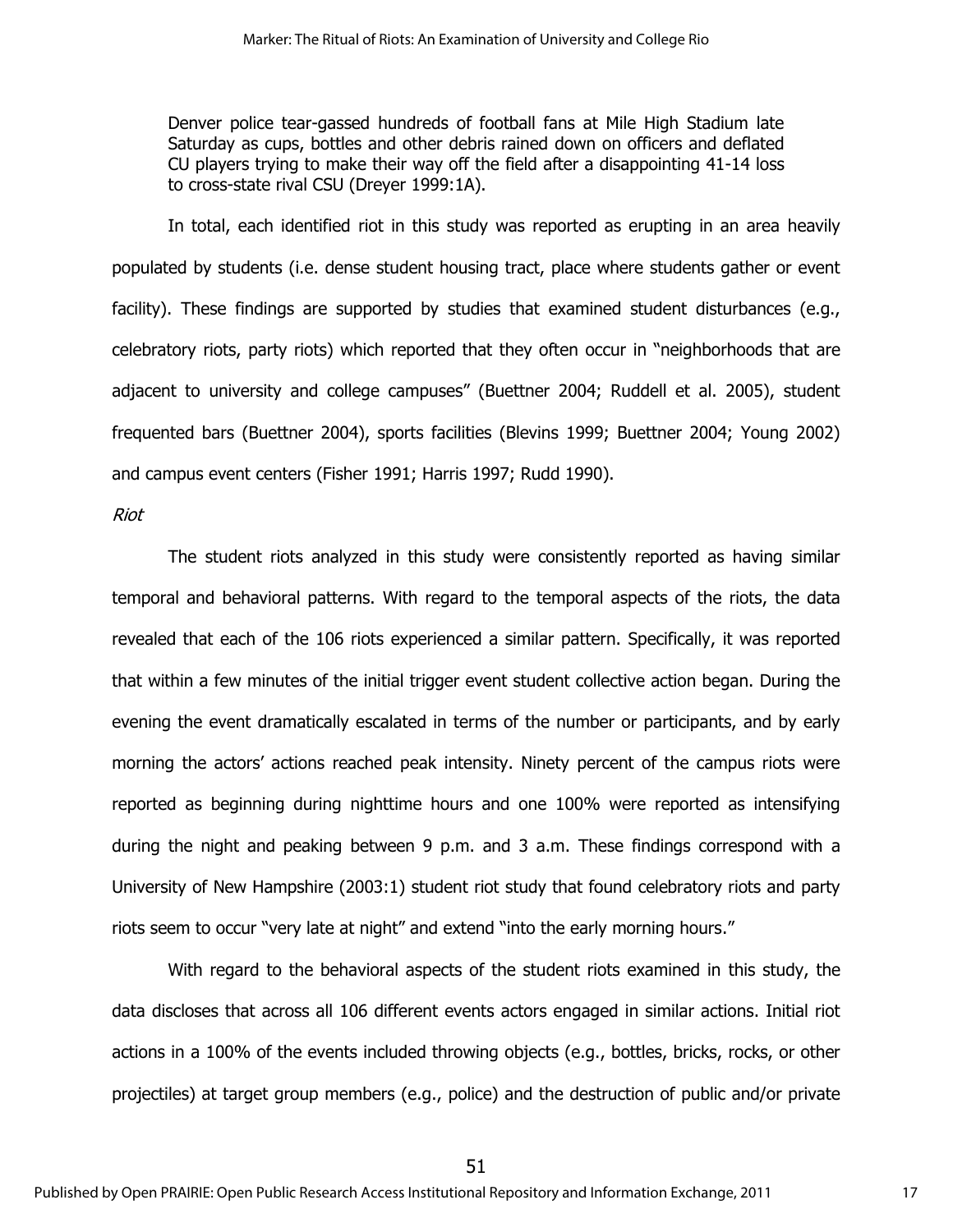property. In 69 of the riots, it was also reported that actors had set bonfires in the street and/or set fires to dumpsters. An example of a report that describes the actions of actors comes from The Boston Globe which states that the 1997 University of New Hampshire riot involved students "throwing rocks and bottles at the police" (Kittredge 1997:1B). The Seattle Times offers a second example in a report that explains that the 1998 Washington State University riot initially concerned "[a]lcohol-fueled partygoers in Pullman throwing rocks and beer bottles at police in riot gear" (Hadley and Miletich 1998:1A).

Another behavioral pattern the data exposed was that each of the 106 events were comprised of both *active* participants and *passive* observers. This finding corresponds with the University of New Hampshire's (2003) celebratory riot study findings that indicate celebratory riots involve large crowds composed of both participants and "onlookers" (p. 1). This point is exemplified by a report analyzed in the current study that quotes Sergeant David Poppe, a member of the Eugene police department, as concerns passive actors involved in the 1997 University of Oregon riot:

When you've got perhaps 100 people who are just standing in the middle of the problem [riot], they become identified with the problem. And it's hard to separate who is doing what. How do you say 'Don't go to the riot'? In essence, it's a spectator sport. I don't know how we alter that (qtd. in Sowa 1997:1).

A third performance element unveiled by the analyzed data is that actors in all 106 student riots selectively chose their targets; they did not randomly target the people or things that were nearest or most accessible to them. Report after report states that certain types of individuals, businesses, and/ or items were targeted by the actors for assault or destruction. An example of selective targeting comes from the following statement made by Ames, Iowa, Police Captain Jim Robinson as he relates what occurred when students rioted after Iowa State University beat UCLA in the later rounds of the NCAA championship football tournament: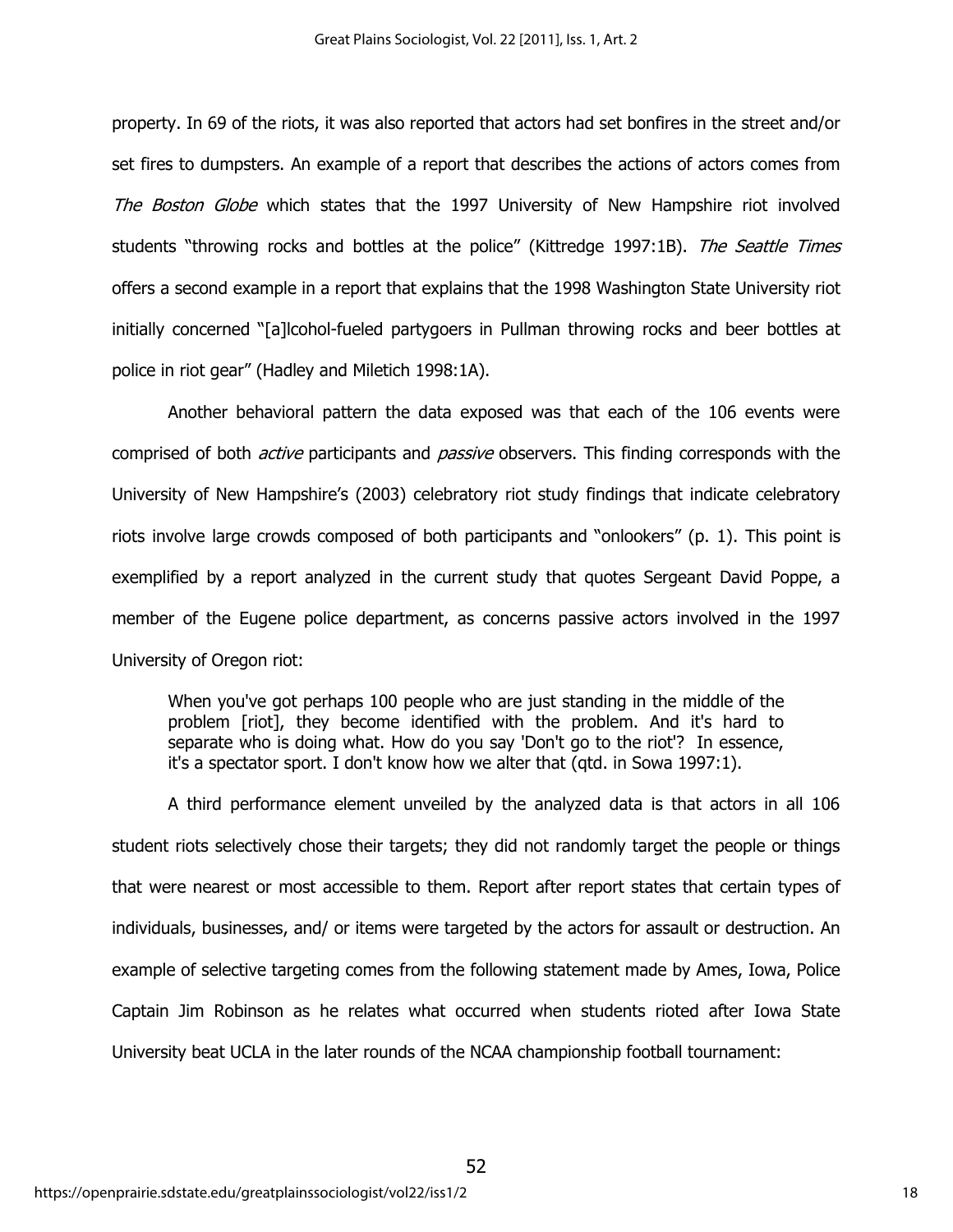The crowd began to gather about 11:15 p.m., damaged vehicles and tore down some light poles. [The] estimated 3,000, [then] paraded to the home of university president Martin Jischke and then to the Cyclones' football stadium. ("NCAA Notebook NCAA Wins Spark Campus Violence" 2000:9D).

The *Akron Beacon* offers a further report that illustrates how rioters engaged in

intentional targeting during the 1996 University of Akron riot:

There were jagged shards of glass where the windows used to be in Adam Kaschalk's house. Brian O'Neill's furniture was a pile of ashes and charred wood in the street. Dave Del Rosa nursed a black eye. They were three of the people who were victimized by a horde of drunken rioters who set fires, and attacked anyone who tried to put out the flames (Hoiles 1996:1A).

These examples express what the riot data displays, that the rioters selectively targeted specific individuals, properties and items for combat and/or destruction. As such, these findings may indicate that since the targets were intentionally chosen by the students, they had some significance for the participant actors.

## Response

The student riot data revealed that immediately following each of the 106 student riots experienced some type of response by local community members, city leaders, ranking police officers, institutional authorities, and/or students (i.e. actors and non-actors). Response measures ranged in form and included both informal actions (e.g., admonishments, op-ed statements, student justifications) and official proceedings (e.g., community meetings, creation of task force, stricter law enforcement of alcohol use, criminal inquiries, enactment or change in alcohol policies or ordinances). Data indicated that formal actions took place after eighty-two of the events. A report in the *Detroit Free Press* illustrates this point in its description of actions taken in the aftermath of the Central Michigan University (CMU) riot that erupted at the end of an annual rival football game:

A task force of city and university representatives and students will explore possible solutions [to the riot], including: canceling the CMU-Western Michigan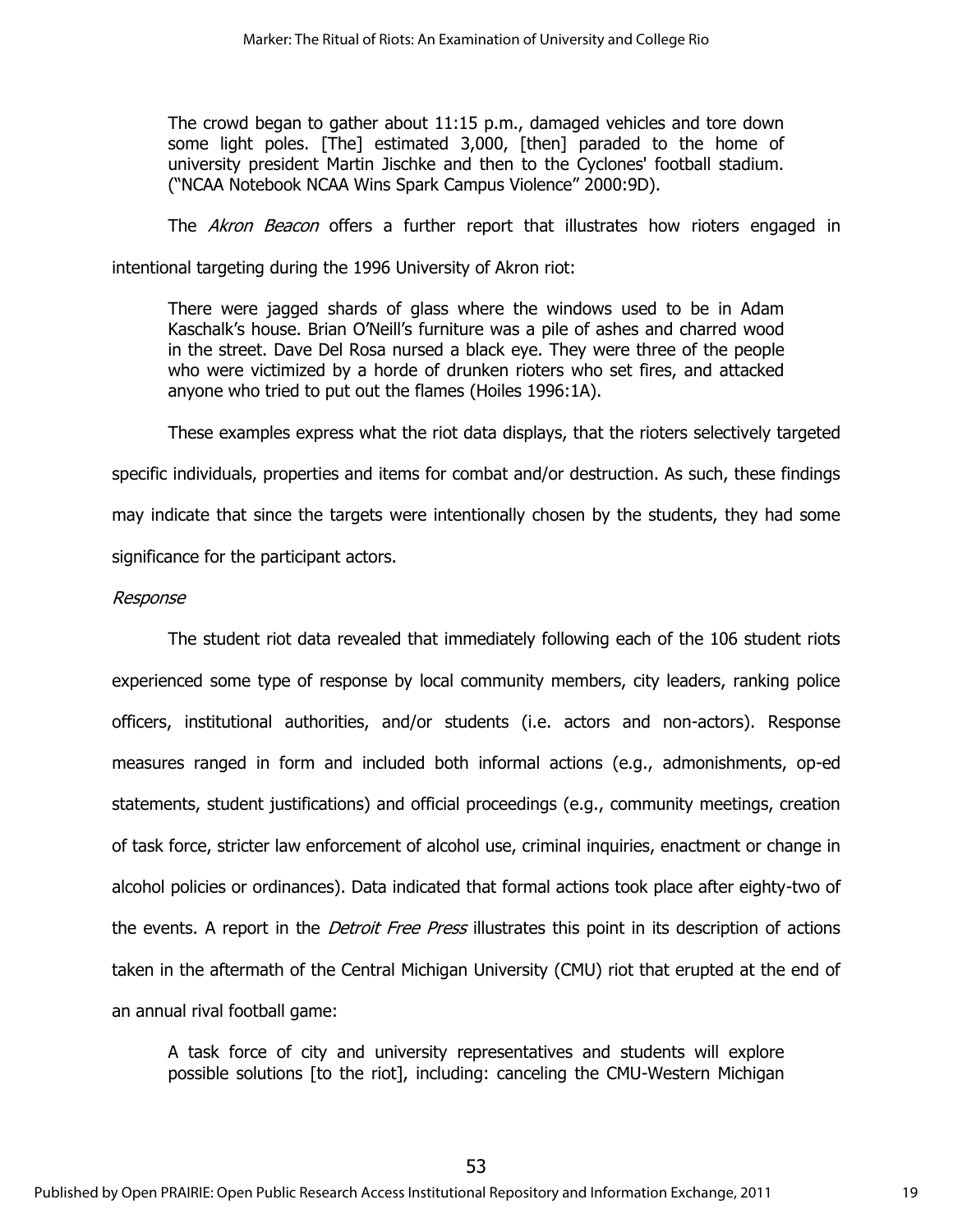University football game; limiting the number of out-of-town guests in university housing, increasing the police force and limiting liquor sales (Stewart 1991:3A).

A second example of formal riot responses comes from the *Emerald Oregon Daily* that reported as a response to the October 4 and October 31 riots that took place near the University of Oregon campus, "Eugene police intend to step up enforcement" of underage drinking laws (Sowa 1997:2A). A third example of formal riot responses comes from two Denver newspapers that describe the actions taken in the aftermath of several student riots that erupted near the University of Colorado (CU) campus:

CU recently announced a three-strikes policy carrying a one-semester suspension for violations of federal law and university regulations on drug and alcohol use, even seeming trifling ones ("Partying Too Hearty" 2000:60A).

An alcohol ban in the stadium was announced three weeks ago by police and university officials after months of meetings (Curtin 2000:1A).

An additional formal response example comes from a report in the *Syracuse Herald* Journal that describes the actions taken by Syracuse Mayor Roy Bernardi in reaction to the 1999 Syracuse University riot including "a temporary ban on all city-issued permits for house parties" that would remain in effect until the last day of the university's 1999 spring semester (qtd. in Weibezahl, Gleaves-Hirsch and Merculief 1999:1B). A last example is found in a report from the Detroit Free Press in a quote by Kathleen Tinney, a spokesperson for Eastern Michigan University (EMC) about what actions the school will take in response to the 1991 EMC riot. "Bette White, the Dean of Student Services, will begin an investigation" into the riot that erupted near EMC's fraternities, and "at week's end, White is to issue a report that could recommend sanctions against the fraternities" (qtd. in Vernon-Chesley and Jeffrey 1991:1B).

Data indicates that twenty-four student riots were only followed by non-formal responses most typically in the form of statements and opinion pieces that either justified or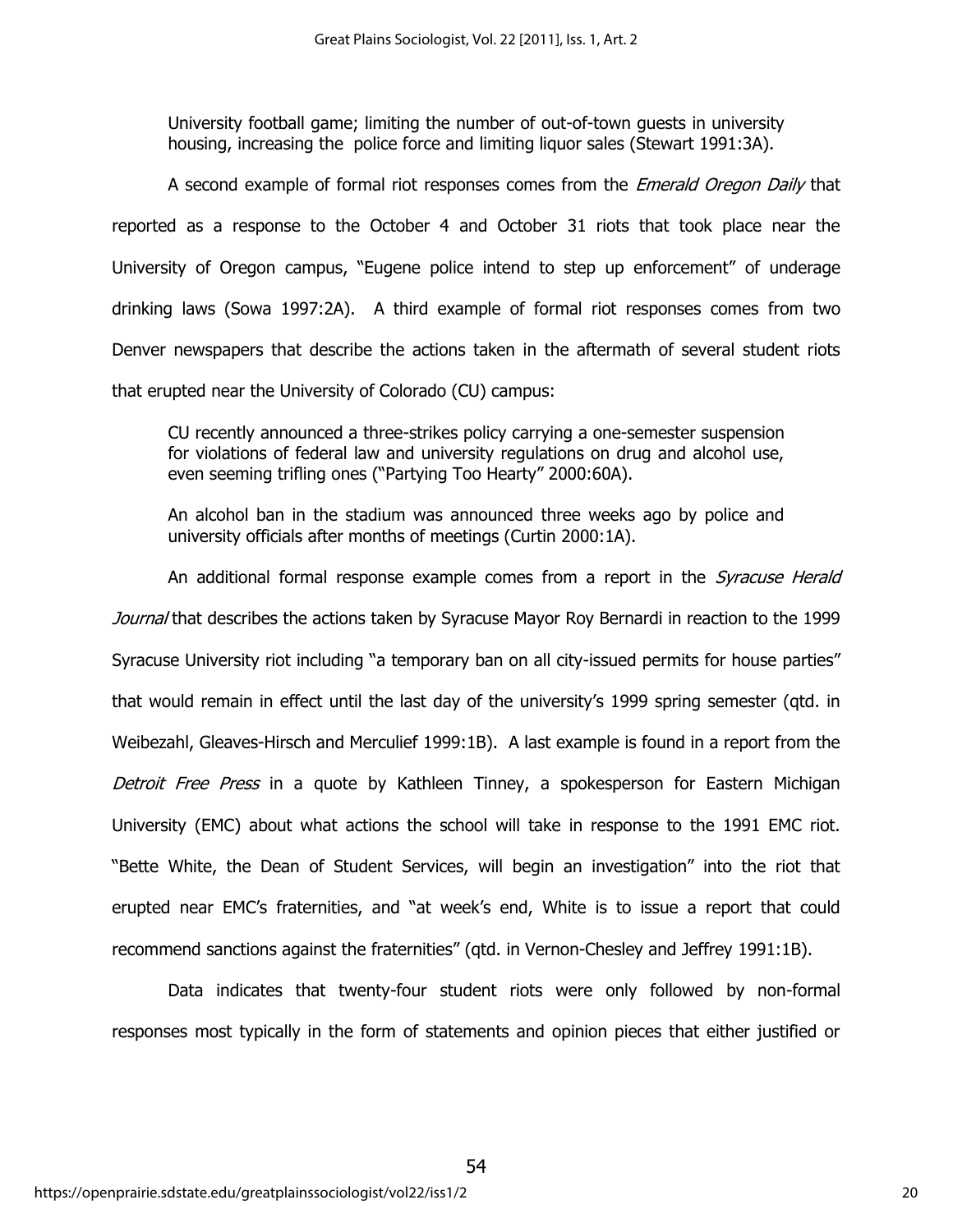admonished student actions. Following is an example of a non-formal response by a parent of a Miami of Ohio student:

Tom Hammar, a parent of a student who got stuck in the middle of the Friday disturbance and was pepper sprayed stated that kids are going to be kids. He further said that the problem is that alcohol is doing the speaking, and he didn't think the kids would have done those things if they weren't out partying (Ward and Beyerlein 1998:1B).

In summary, the riot data indicates that each event analyzed in this study was met with a response in the form of an official statement, public opinion, community reaction, policy change, and/or the enactment of new local or state law. These findings correspond with similar riot study findings that examined mixed-issue student riots and college town disturbances and riots that indicate they received some type of official or non-official response (Buettner 2004; Ruddell et al. 2005).

## Group Relations, Restored or Strained

Examination of the riot data disclosed that succeeding each the 106 student riots, the relationship between actor group members (i.e. students) and non-actor group members (e.g., college/university authorities, police, city officials, local community members) either returned to pre-riot states of being or became eminently more strained. The following statement by a St. Mary's College junior Bryant Porter, quoted in the *Washington Post*, exemplifies how student and other group relations were restored after a week following the 1998 St. Mary's College riot:

This party tonight brings us back together and lets the community know the impression that they were given last Saturday is not what it appears to be (qtd. in Mangaliman 1998:M3).

In contrast to the above statement indicating a restoration of group relations, the following statement made by David C. Stacy, President of the University of Wisconsin (UW) Student Government, illustrates how responses by the Oshkosh community following the 1995 UW riot led to the further estrangement between students and police: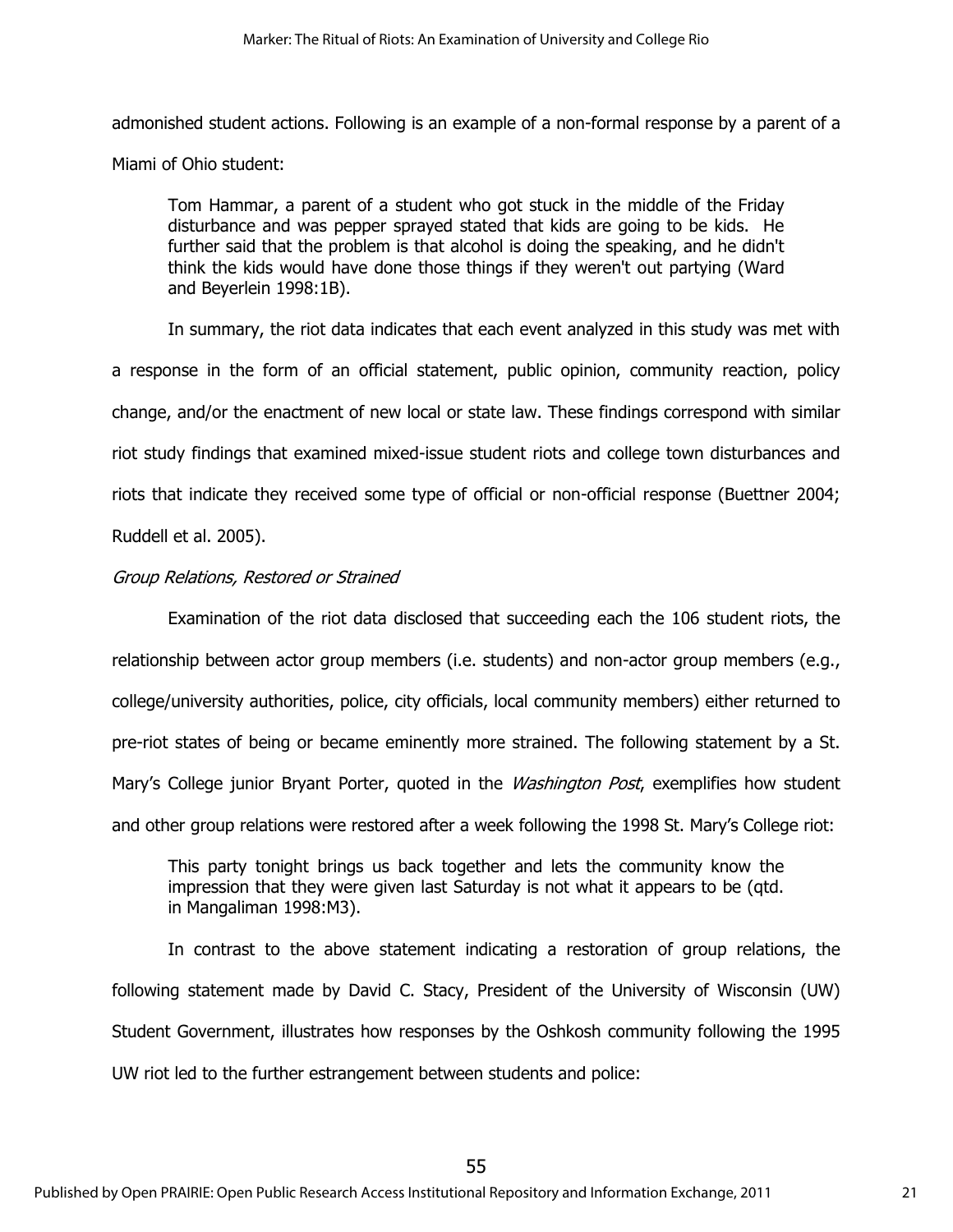Police raids are not going to change the attitudes of 19- and 20-year-olds, and it will not stop them from drinking. It will simply increase student anger and frustration ("Lower Drinking Age Knocked, Oshkosh Riot Hurt Cause" 1995:3A).

A second example of strained relations comes from a report in the Oregon Voice that

describes group relations in the University of Oregon community a year after the second of two

consecutive University of Oregon student riots:

A year has passed since what University [of Oregon] President Dave Frohnmayer called 'the beer riots,' and there have been few signs of a resolution …While there is nothing new about the rocky relationship between young people and figures of authority, this conflict seems to have taken on new dimensions (Wyer 1998:1).

## Multiple Events

In addition, analysis of the student riot data further disclosed the fact that riots often had repeat events; many university campuses and communities that encountered a student riot experienced repeat episodes of rioting often in the same location as the initial event. Of the 52 campus communities that witnessed a student riot between 1990 and 2009, 20 experienced repeat events. (See Appendix 1 for the location of the university riot communities and for the number of events each locale experienced.)

The data indicates that only 30% of the examined riots took place in a geographic location that experienced only a single event. In contrast, the data discloses that 70% of student riots occurred in the same general area of previous riot events. Thirteen of the 52 examined student riot areas had observed two-three incidents. Moreover, six student riot settings were reported to have more than four occurrences of rioting. Of these six areas, two witnessed more than eight incidents of student rioting.

An example of multiple riots occurring on a campus comes from a report in *The* Columbus Dispatch that describes a 1996 Ohio State University (OSU) riot that followed four previous OSU events: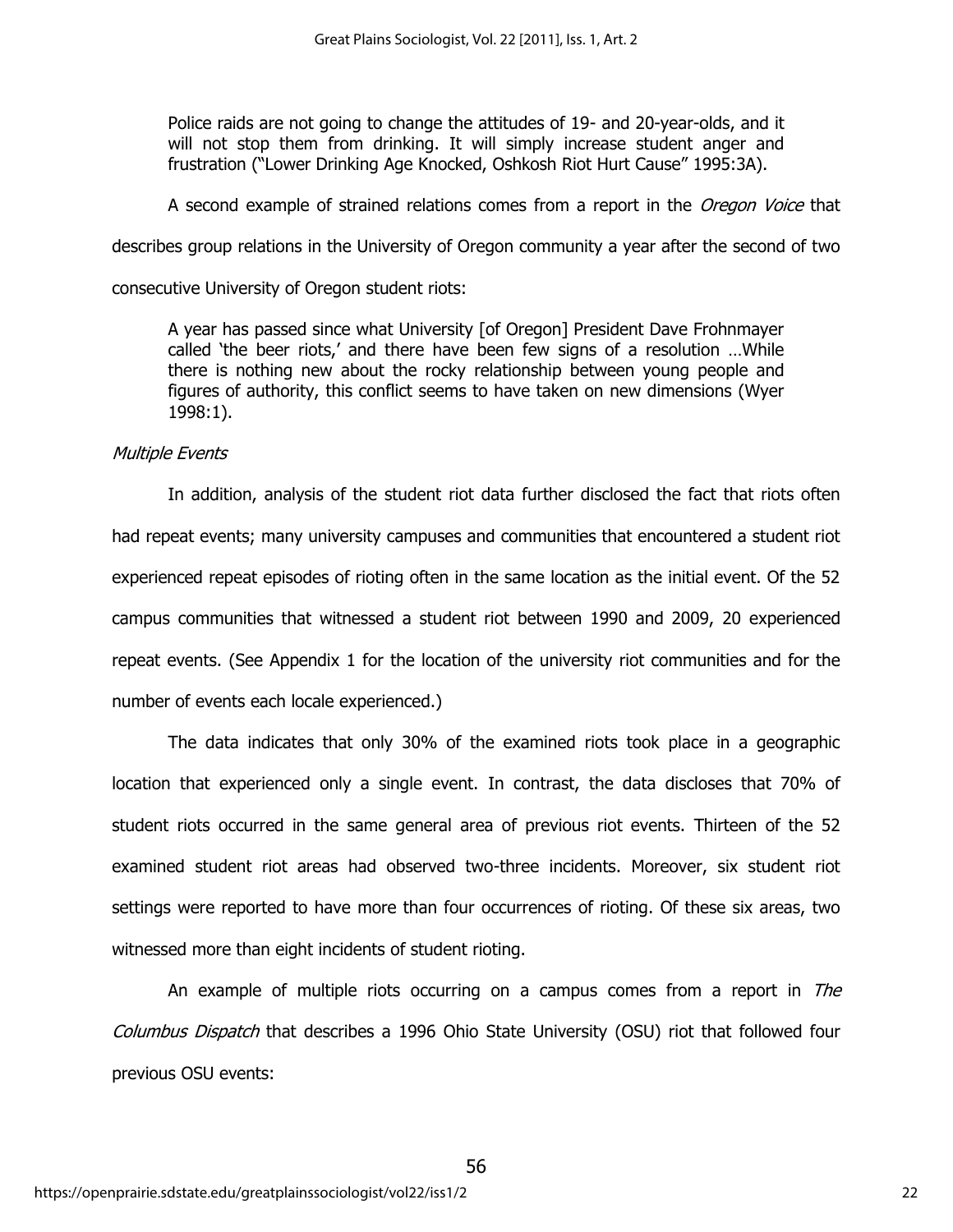Police arrested seven people early Sunday when alcohol-fueled parties…turned violent after the OSU football team's win over Notre Dame. Revelers threw beer bottles, tipped over and smashed cars, and torched furniture in the street. It was the fifth time since November 1994 that police sent officers in riot gear to squelch trouble on campus (LaLonde and Caruso 1996:1A).

A second example of multiple riots is described in the *Detroit Free Press* that states the

riot that occurred "after CMU's [Central Michigan University's] 27-17 football victory over

Western Michigan, marked the third year of street rioting related to the rivalry" (Bell, Wilson

and Vernon-Chesley 1991:1A). A last example of multiple student riots in the same locale

comes from the Rocky Mountain News that details three different CU events that occurred in an

area that borders the west end of the campus known as The Hill:

Aug. 27, 2000 - Boulder police in riot gear used tear gas to scatter a crowd of up to 1,000 rock- and bottle-throwing young people who set bonfires and broke car windows. One was arrested and at least one officer was injured. An estimated \$5,000 to \$8,000 damage was done in the neighborhood west of the University of Colorado campus [known as the Hill] (McCullen 2000:4A).

Oct. 30, 1999 - Rioters overturned two cars, ignited bonfires and threw rocks and bricks at officers on a University Hill street hours after CU upset Oklahoma University 38-24 at home. Five people were arrested. One officer was seriously injured and several others sustained minor injuries (McCullen 2000:4A).

May 3-5, 1997 - A huge riot erupted on University Hill when hundreds of college students and other revelers set bonfires and pelted officers with rocks and bricks. Police arrested 35 people. Several officers and dozens of others were injured. The riots caused hundreds of thousands of dollars in property damage and cost the city more than \$400,000 (McCullen 2000:4A)

In summary, this study's findings suggest that riots often reoccur in the same general geographic locations. This echoes the observations made by the Ohio State University's (OSUs) Task Force on Preventing Celebratory Riots (2003) that found evidence that multiple riots had occurred in an area near OSU. The Task Force, which examined campus/community disturbances not associated with protests, produced a matrix that delineated eight violent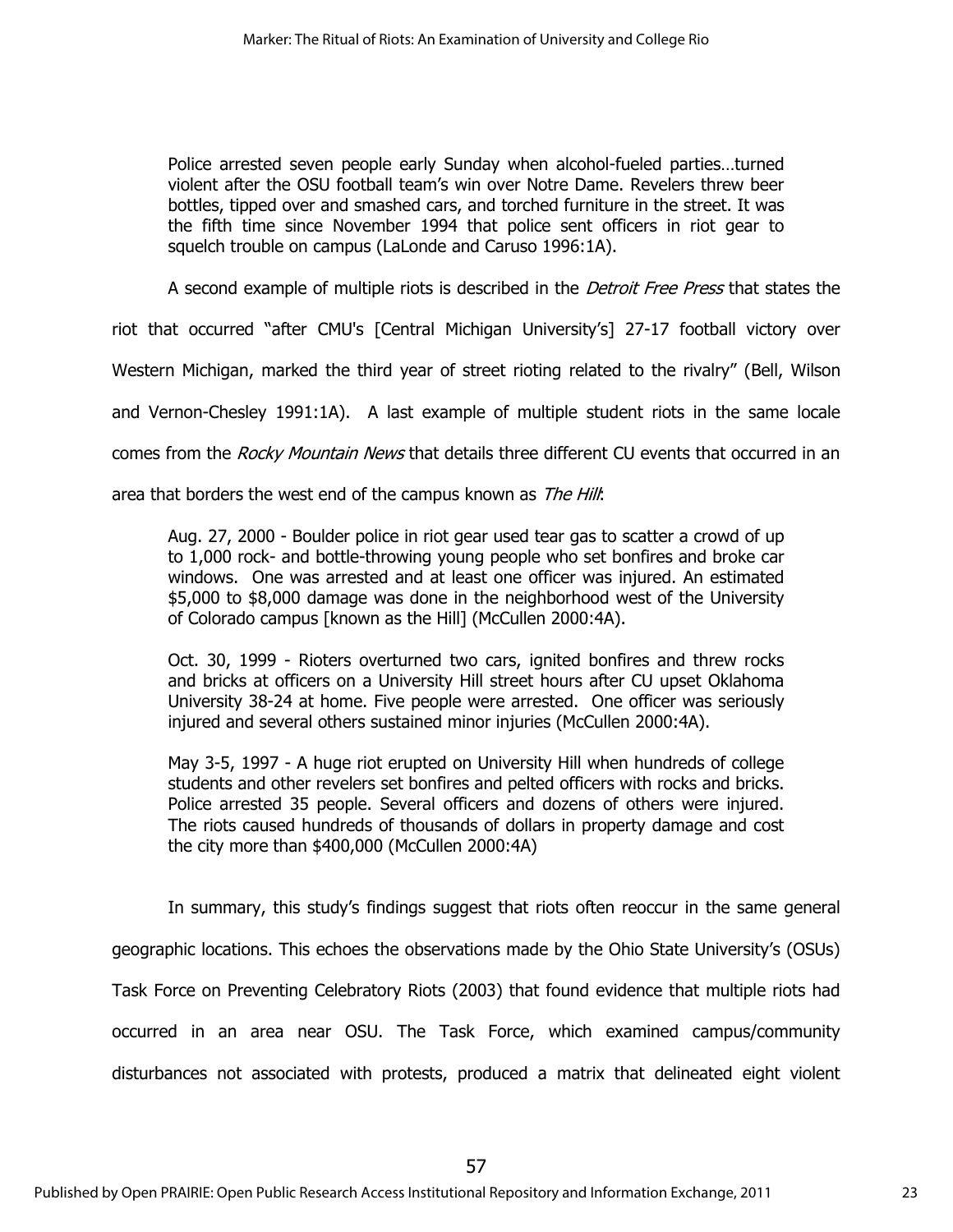"celebratory disturbances that occurred between the years of 1996 and 2002, in the neighborhoods east of High Street" in Columbus, Ohio (Ohio State University Task Force on Preventing Celebratory Riots 2003:20). The report further emphasizes the point that riots often occur in a specific location by pointing out that 10 additional non-violent incidents occurred in the same neighborhood east of High Street during the stated time period.

#### CONCLUSIONS

In conclusion, there are eight key findings from this study. The first indicates that students associated with each of the 106 examined riots perceived a change in their lifestyle and/or honor (e.g., prestige, respect, esteem) prior to the destructive student event. This suggests that student actors riot not so much to bring about social change, but rather to express their reaction to a social status change. Thus, contemporary student riots may not be issueless riots as assumed by many researchers. Rather, they may be issue driven in terms of actors publicly expressing that they are unhappy/happy about actions that led to a change in their social status and as such the lifestyle and prestige associated with that societal standing.

Second, the data reveals that each of the 106 riots was triggered by a specific incident that initiated the onset of student riotous actions (i.e. throwing objects, setting fires). Third, each examined riot was reported as taking place in an area where students live, gather or attend an event. Fourth, the data in this study expose facts that suggest student riots followed a similar temporal pattern. All 106 examined events took place at night and reached their peak intensity in the late nighttime hours, or the very early hours of the morning.

Fifth, the data offers evidence that suggests students' initial riot behaviors involve the throwing of objects at target group members (e.g., police). Additionally, actors in student riots often engage in the setting of fires either in streets or in dumpsters. Sixth, the study found that each campus riot was reported as being followed by some type of formal and/or informal

58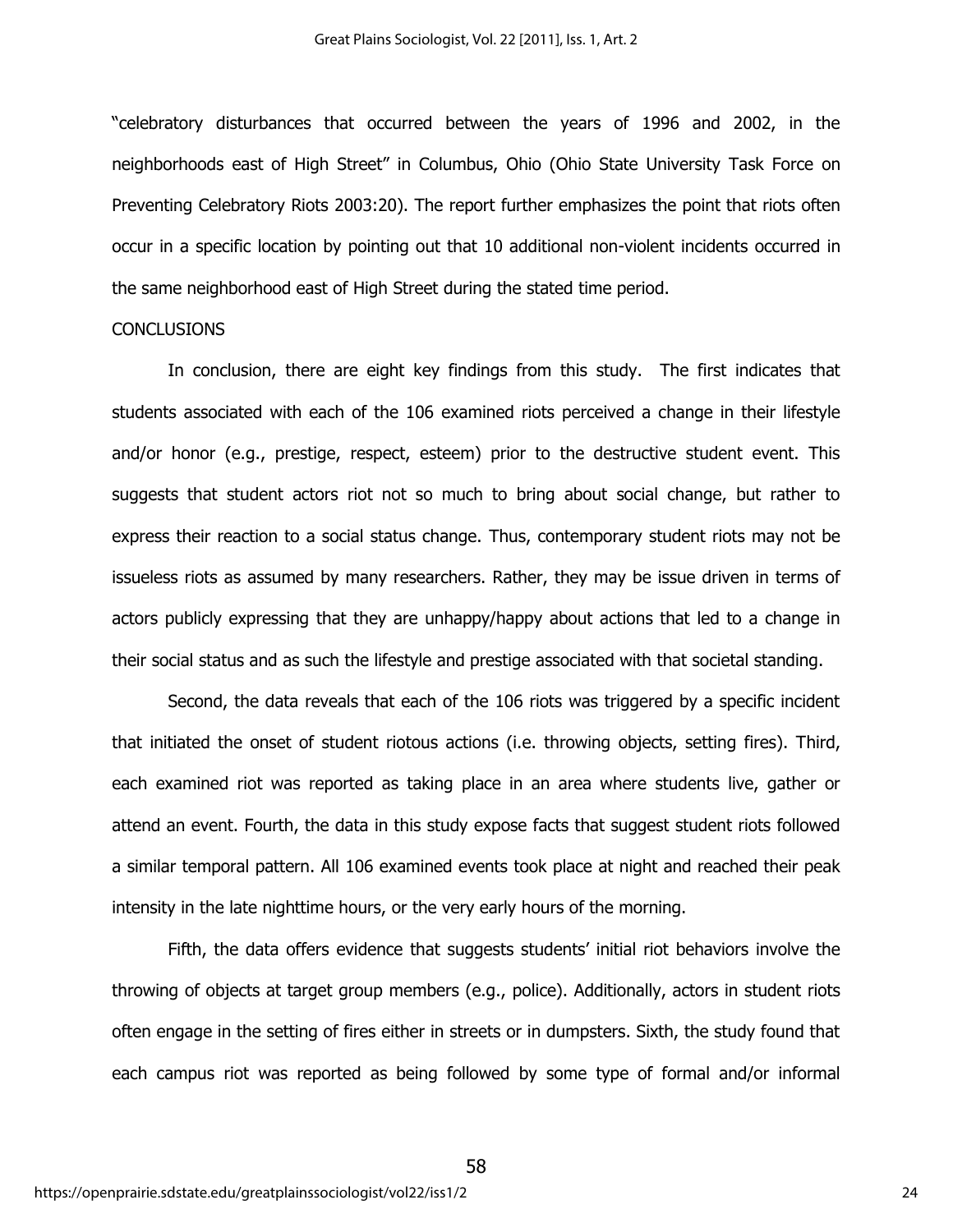response by members or authorities of the riot community and/or campus. Additionally the data indicates that at the conclusion of each of the student riots group relations between students and non-student groups were either: (1) restored to pre-riot conditions or (2) adversely strained. Last, the riot data suggests that student riots often reoccur in communities that have experienced one or more previous events, often in the same general location

The consistency of the findings across all 106 events examined in this study may suggest that contemporary student riots follow a similar process that begins after students perceive a change in their status. The riot is initiated by a trigger event which swells into a riot and is then followed by some type of response. The entire riot process appears to end with either a strain or restoration of student-community group relations. This similar process across events suggests that student riots may in fact follow a student riot *script*. It has a certain number of acts that occur in a particular sequence, forges the same *characters* (e.g., students and police) and includes the same situations and actions (e.g., throwing objects, setting fires); the actors adhere to an overall established riot composition, albeit they add their own vigor and style.

Future research is needed to determine if student riots are in fact purposeful and manifest in analogous ways. Moreover, additional studies are necessary to determine if student riots arise from conditions of student status change that affect students' lifestyle and/or honor. If status change is indeed a significant riot causal factor, this fact can be used to better predict when riots are more likely to arise and where they are likely to occur. In addition, a better understanding about the areas where riots arise and often reoccur can assist university, police, and community authorities to focus on preventative riot measures and actions in the specific locations that are highly prone to these types of events. Furthermore, knowledge about riot places can assist universities and communities in either eliminating the types of areas that seem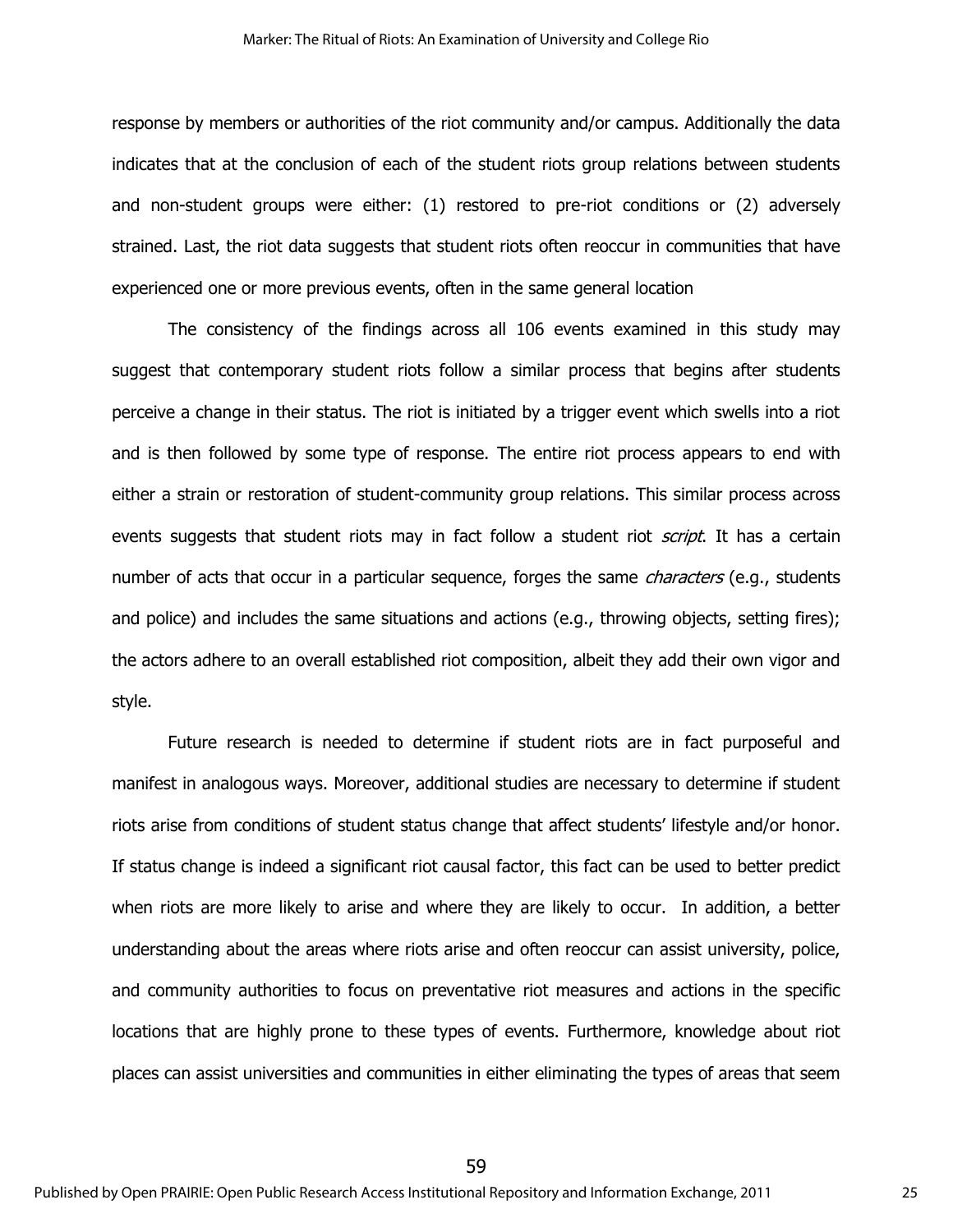to breed riots or in modifying riot areas in ways that act to decrease physical or geographical aspects that isolate student populations from other community populations.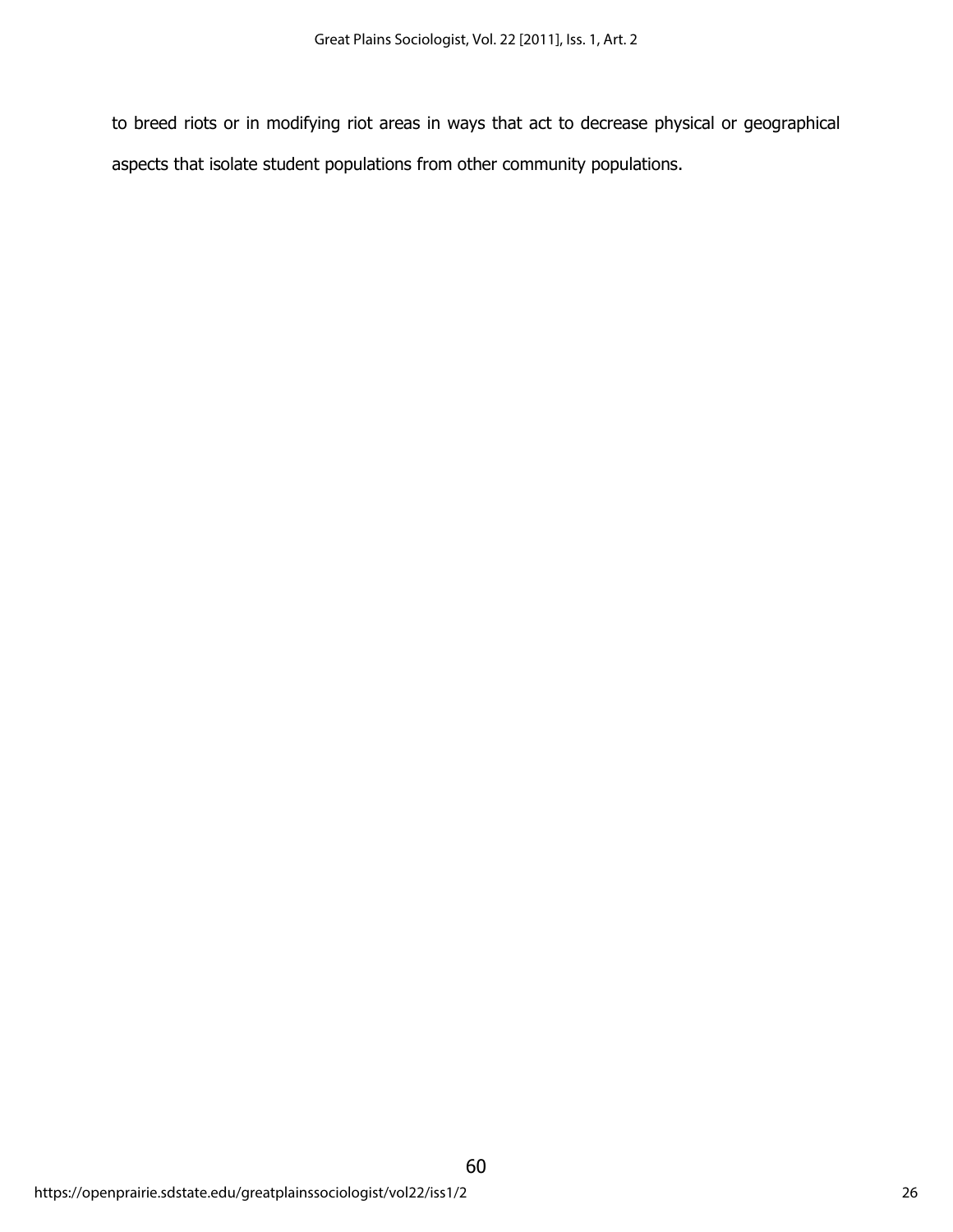### REFERENCES

- Blevins, Jason. 1999. "Fans, Police Dispute Melee Cause Chief Cites Near-Riot, but CSU Supporters Blame Overreaction." Denver Post, September 6, p.1A.
- Buettner, Cynthia K. 2004. Parties, Police, and Pandemonium: An Exploratory Study of Mixed-issue Campus Disturbances. Dissertation, Ohio State University.
- Byyny, Richard and Ron Stump. 1998. Alcohol and Student Riots: Lessons Learned. Boulder, CO: University of Colorado, Boulder.

"Campus Riots Mar Weekend." 1996. UPI May 6.

- Carter, Gregg Lee. 1986. "The 1960s Black Riots Revisited: City Level Explanations of Their Severity." Sociological Inquiry 56:210-228.
- Chute, Eleanor. 2008. "14 Charged in PSU Football Rioting." Pittsburgh Post-Gazzette November 8, p.A10.
- "Cops Keep Lid on after 2 Nights of Riots in Colorado." 1997. Chicago Tribune, May 8, p.15.
- Curtin, Dave. 2000. "Police Game Plan Set for CU-CSU Face-Off: Booze Is Banned and Tailgating Curtailed." Denver Post, September 1, p.1A.
- Dreyer, Evan. 1991. "Police Gas Mile High Fans Debris-Tossing CSU Backers Draw Blame." Denver Post, September 5, p.1A.
- Earl, Jennifer, Andrew Martin, John D. McCarthy and Sarah A. Soule. 2004. "The Use of Newspaper Data in the Study of Collective Action." Annual Review of Sociology 30:65-80.
- Fair, Kathy. 1991. "University Looks into Wild Party/Sam Houston State Holds Off On Action." Houston Chronicle, October 22, p. 21A.

Fisher, Mark. 1991. "Law Officials, CSU President Meet to Prevent Concert Turmoil."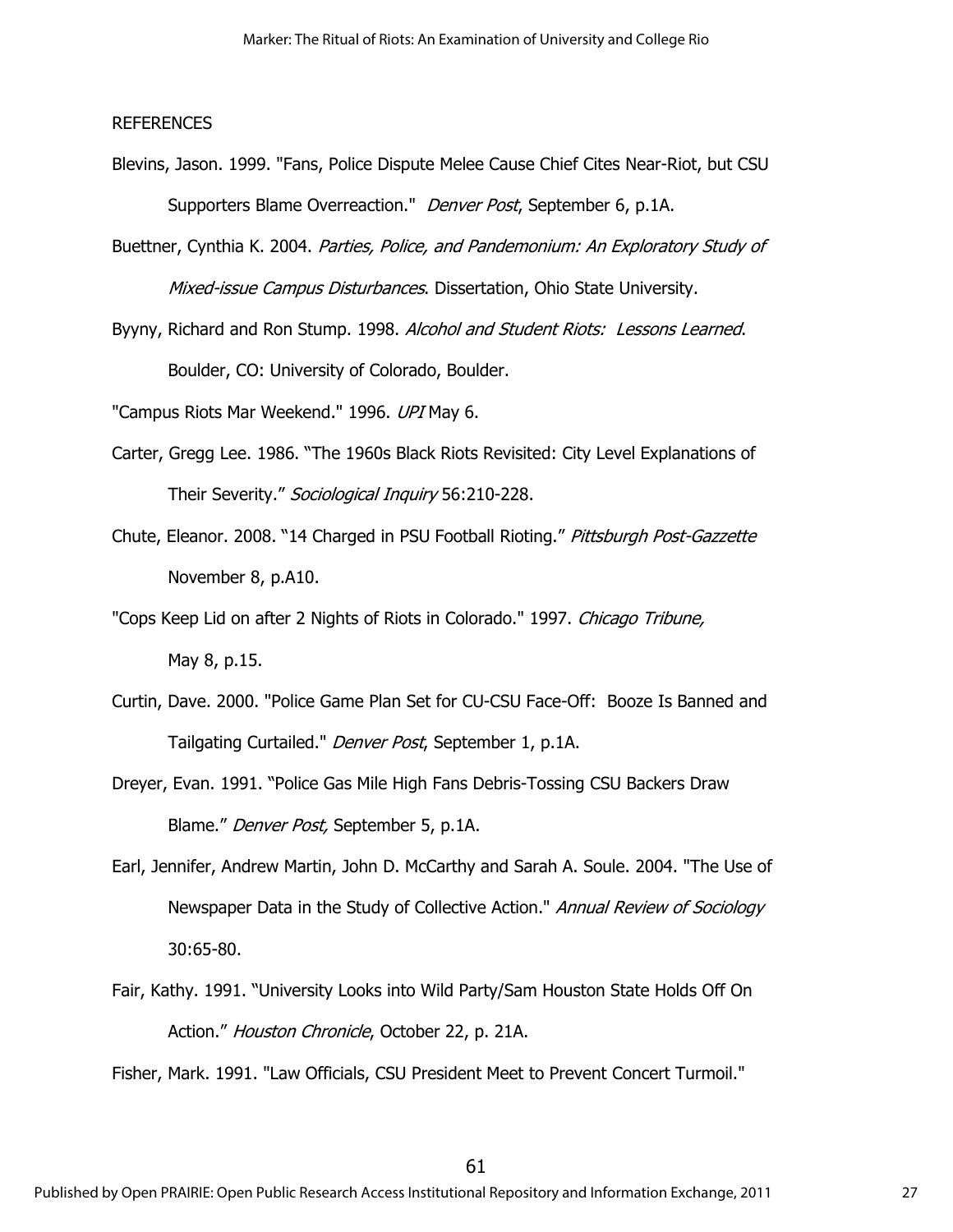Dayton Daily News, May 21, p.12C.

- Franzosi, Roberto. 1987. "The Press as a Source of Socio-Historical Data Collection from Newspapers." Historical Methods 20:5-16.
- Funk, John. 1990. "City Officials to Focus on Cause of Rampage." Akron Beacon Journal, September 30, p. 9A.
- Gendreau, Gisgie. 1998. "Resentment Was Building before Riot, MSU Students Say." Michigan Live, May 8, p.1.
- Glaser, Barney G. and Anselm L. Strauss. 1967. The Discovery of Grounded Theory: Strategies for Qualitative Research. Chicago, IL: Aldine Publishing Company.
- Gillis, Angela and Winston Jackson. 2002. Research for Nurses: Methods and Interpretation. Philadelphia, PA: F. A. Davis Company.
- Hadley, Jane and Steve Miletich. 1998. "23 Officers Hurt in Clash at WSU: National Guard on Alert after Party Turns Violent." Seattle Post-Intelligencer, May 4, p.1.
- Hamlin, Carla and Jonnel LiCari. 1997. "Party Has Long, Strange History." Capital Times Wisconsin State Journal, April 28, p.3A.
- Harris, Aimee. 1997. "Personal Property Damaged in Stadium Riot." Collegian, October 14, p.1.
- Hoiles, Robert. 1996. "Drunken Rioters Set Fires near UA." Akron Beacon Journal, May 5, p.1A.
- Horiuchi, Vince. 1996. "U. Party Turns into a Melee, Melee Breaks out on U. Campus." Salt Lake Tribune, May 10, p. 1C.
- Kaplowitz, Stan A. and Shelly Campo. 2004. "Drinking, Alcohol Policy, and Attitudes Toward a Campus Riot," Journal of College Student Development 45:501-516. "Kentucky Fans Go Wild over NCAA Title." 1996. Atlanta Journal, April 2, p.1A.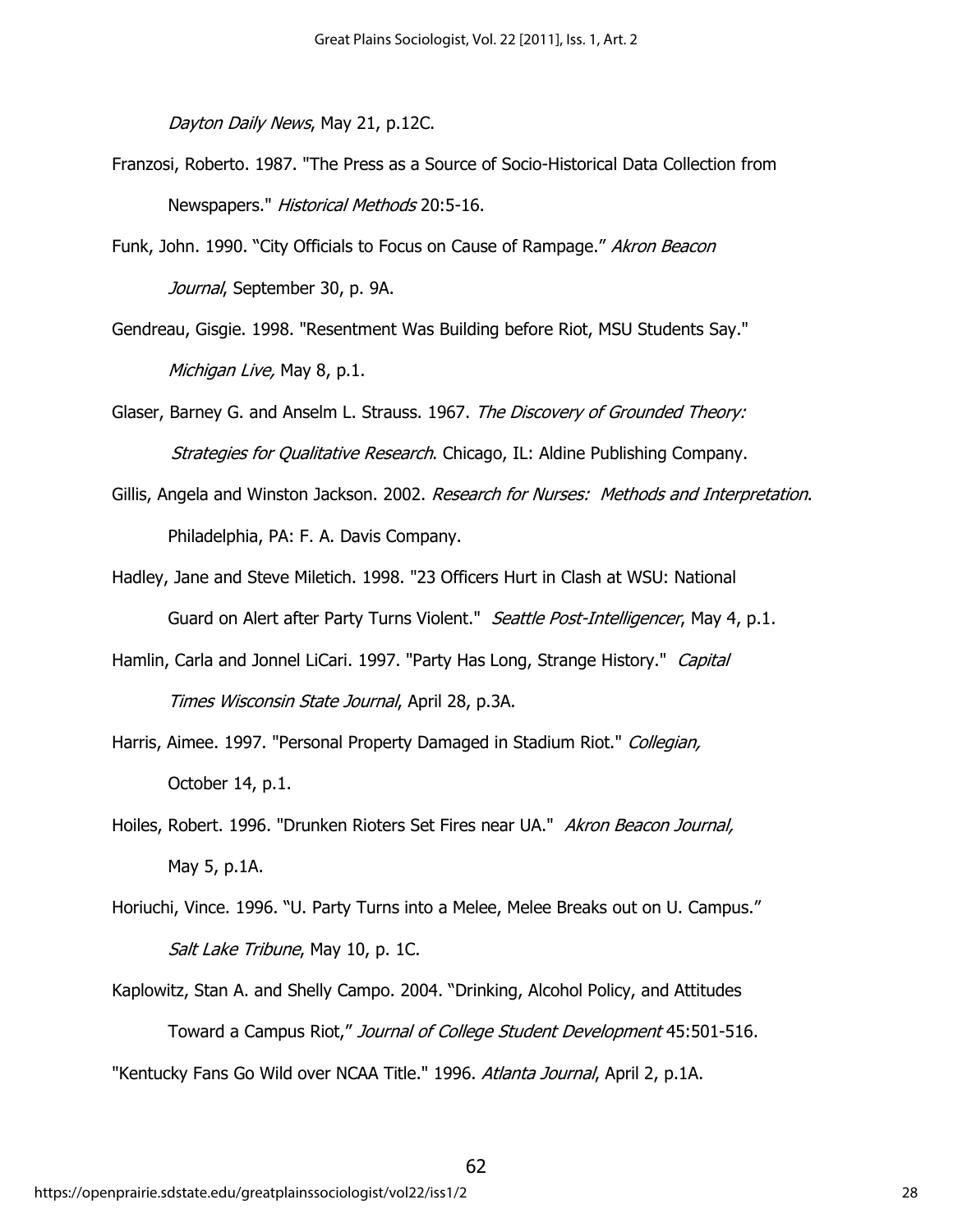Kittredge, Clare. 1997. "UNH Sees Worrying Trend in Campus Unrest: Motive for Assaults on Police Unclear." *Boston Globe*, September 27, p.1B.

- LaLonde, Brent and Doug Caruso. 1996. "Police, OSU Are Looking for Answers: Riot Aftermath." Columbus Dispatch, October 1, p.1A.
- Lanter, Jason R. 2004. We Won, Let's Riot! We lost, Let's Riot! Undestanding and Preventing Celebratory Violence. The Sports Reform Summit: Assessing the Past, Planning the Future. Delmar, NY: Sports Reform Press.
- "Lower Drinking Age Knocked Oshkosh Riot Hurt Cause." 1995. Capital Times Wisconsin State Journal, April 29, p.3A.
- Madensen, Tamara and John Eck. 2006. "Student Party Riots." Electronic report from U.S. Department of Justice, Office of Community-oriented Policing Services. Retrieved on May 23, 2009 from<http://www.popcenter.org/problems/studentriots>
- Mangaliman, Jessie. 1998. "A Peaceful Gathering on the Green." Washington Post, September 17, p.M3.
- Marx, Gary T. 1970. "Issueless Riots." American Academy of Political and Social Science 391:21-33.
- McPhail, Clark. 1991. The Myth of the Madding Crowd. New York: Aldine De Gruyter.
- McPhail, Clark and Ronald T. Wohlstein. 1983. "Individual and Collective Behaviors within Gatherings, Demonstrations, and Riots." Annual Review of Sociology 9:579-600.
- Murphy, Dean. 1990. "65 Arrested in Melee near Cal State Chico." Los Angeles Times,

May 6, p. 31A.

Murphy, Paul. 1997. "City, 'U' Disrespect Students' Rights." *State News*, September 10, p.1A.

Myers, Daniel J. 1997. "Racial Rioting in the 1960's: An Event History Analysis of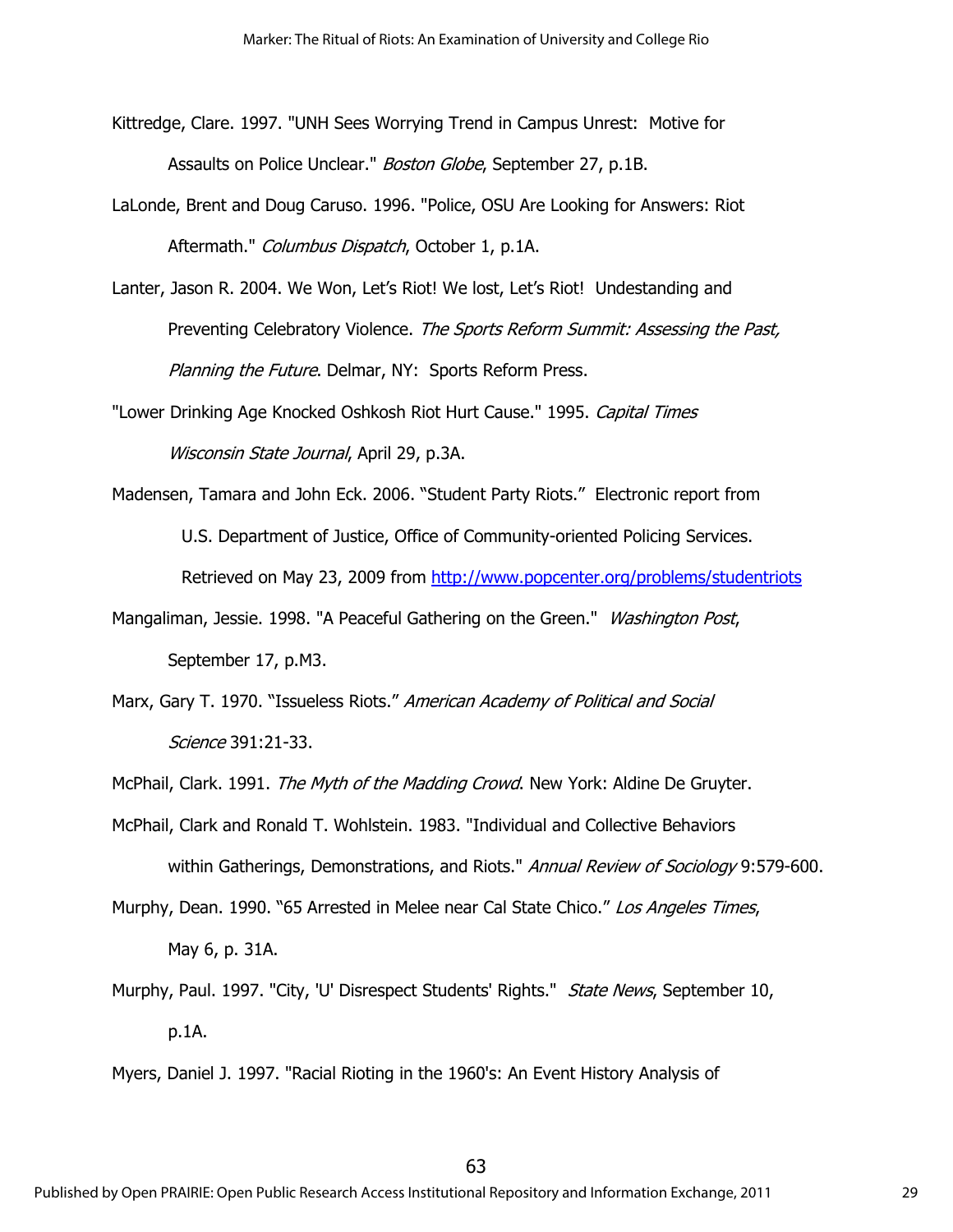Local Conditions." American Sociological Review 62:94-112.

- "NCAA Notebook: NCAA Wins Spark Campus Violence." 2000. Dayton Daily News, March 25, p.9D.
- Ohio State University. 2003. The Ohio State University Task Force on Preventing Celebratory Riots: Final Report April 7, 2003. Columbus: Ohio State University.

"Partying Too Hearty at CU." 2000. Denver Rocky Mountain News, September 16, p. 60A.

- Reed, Cheryl L. 1993. "6 Face Charges after UD Ghetto Melee." Dayton Daily News, November 2, p. 1A.
- Rudd, David C. 1990. "UIC Students Clash with Campus Police School Officials Investigating Brawl." Chicago Tribune, December 3, p.3.
- Ruddell, Rick, Matthew O. Thomas and Lori Beth Way. 2005. "Breaking the Chain: Confronting Issueless College Town Distrubances and Riots. Journal of Criminal Justice 33:549-560.
- Russell, Gordon W. 2004. Sports Riots: A Social-Psychological Review. Aggression and Violent Behavior 9:353-378.
- Sacco Vincent F. and Leslie W. Kennedy. 2008. The Criminal Event: An Introduction to *Criminology in Canada*.  $4<sup>th</sup>$  ed. Toronto: Nelson Thompson Learning.
- Sanchez, Roberto. 1998. "Riot Gives WSU, Pullman a Black Eye, Officials Say." Seattle Times, May 4, p. 1B.
- Sowa, Jesse. 1997. "Halloween Party Turns into Riot." Oregon Daily Emerald, November 3, p.1A.
- Spilerman, Seymour. 1970. "The Causes of Racial Disturbances: A Comparison of Alternative Explanations." American Sociological Review 35:627-649.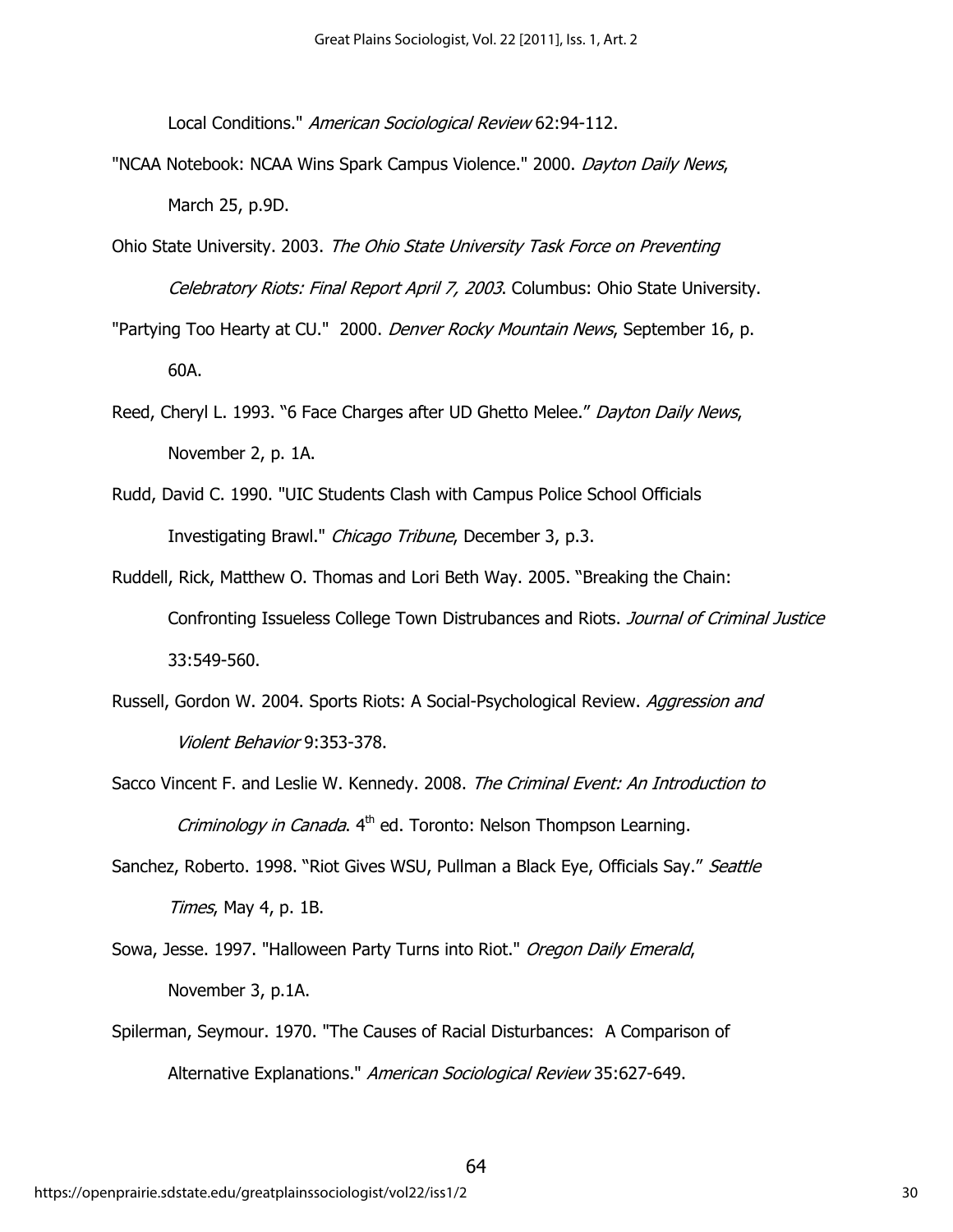- Strauss, Anselm L. and J. Corbin. 1990. Basics of Qualitative Research: Grounded Theory, Procedures, and Techniques. Newbury Park, CA: Sage.
- Strauss, Anselm L. and J. Corbin. "Grounded Theory Methodology: An Overview." 1994. In Handbook of Qualitative Research edited by N. Denzin and Y. Lincoln. Thousand Oaks, CA: Sage.
- Thomas, Alice and Robert Albrecht. 1996. "Police Flood Campus after Unrest on E. 12th Avenue." Columbus Dispatch, May19, p.2C.
- Tracy, Paula. 1998. "PSC Student Riot Captured on Videotape." Union Leader, May 5, p. 1A.
- Trice, Calvin R. 2000. "Party Turns into Melee Police in Full Riot Gear Disperse JMU Students." Richmond Times – Dispatch, August 27, p. 1A.
- University of New Hampshire. 2003. Final Report Student Summit: Promoting Responsible Celebrations. Retrieved December 30, 2004 from
	- http://www.unh.edu/studentsummit/FinalSummitReport.pdf.
- Vernon-Chesley, Michele and Nancy Ann Jeffrey. 1991. "EMU Fraternities Face Probe after Weekend Party Ends in Melee." *Detroit Free Press*, September 9, p.1B.
- Ward, Jennifer Inez, and Tom Beyerlein. 1998. "Unrest in Oxford Miami Scuffles Baffle Officials Some Students Blame Police." Dayton Daily News, May 10, p. 1B.
- Weber, Max. 1958. "Class, Status, Party." Pp. 180 196 in From Max Weber: Essays in Sociology, editd by H Gerth and C. Wright Mills. New York: Oxford University Press.
- Westervelt, Robert, Jr. 1998. "Another Spring Weekend, Another Riot." The Daily Campus, April 27, p.1.
- Wyer, Will. 1998. "Riot Retrospective One Year Later, Students and Police Let It All Hang Out." Oregon Voice, November 1, p.1A.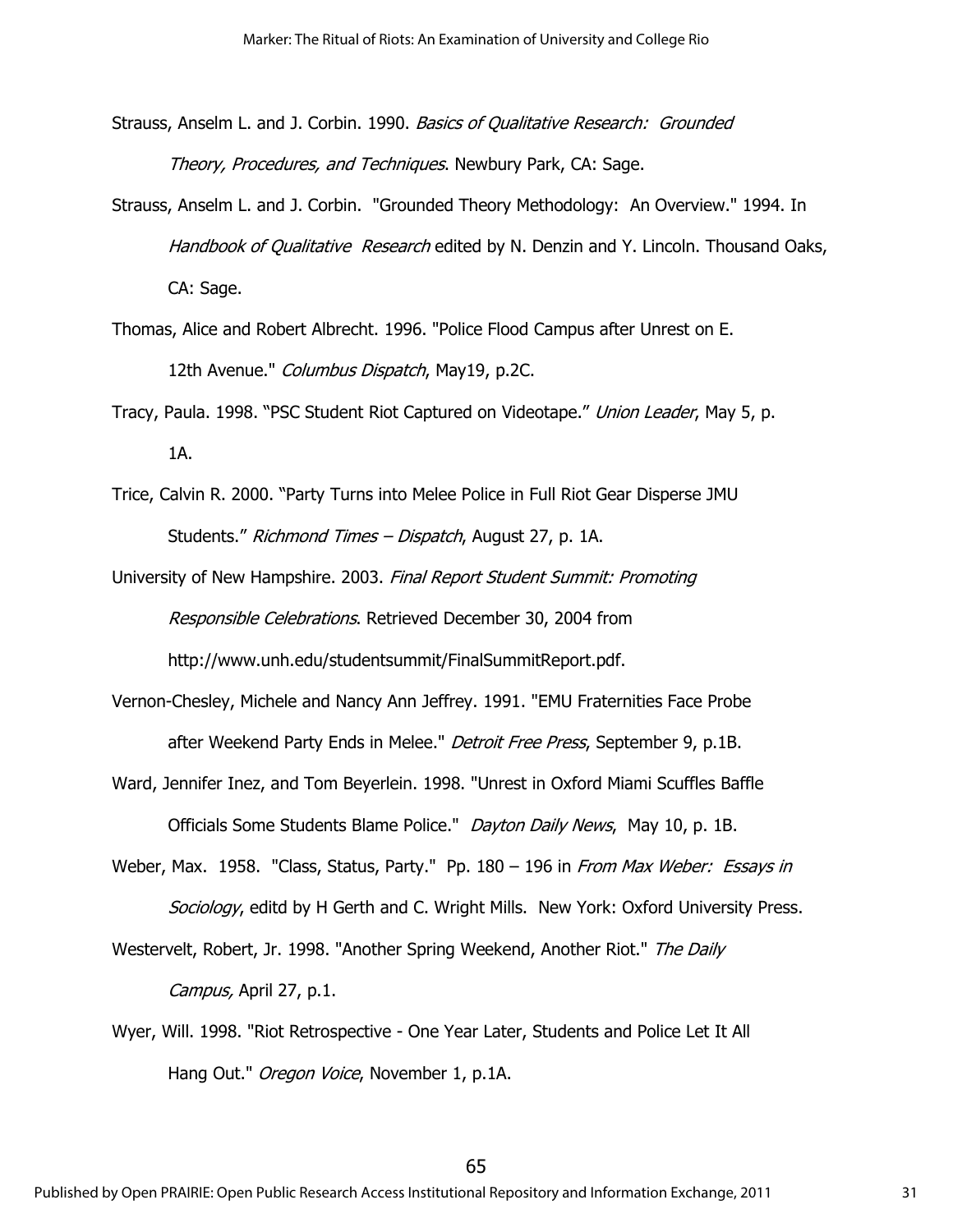Young, Kevin. 2002. "A Walk on the Wild Side: Exposing North American Sports Crowd Disorders." Pp. 201-217 in Fighting Fans: Football Hooliganism as a World Phenomenon, edited by E. Dunning, P. Murphy, I. Waddington and A.E. Astrinakis. Dublin, Ireland: University College Dublin Press.

Young, Virginia. 1990. "Columbia Haunted by Beer Bash." St. Louis Post Dispatch, September 16, p. 1A.